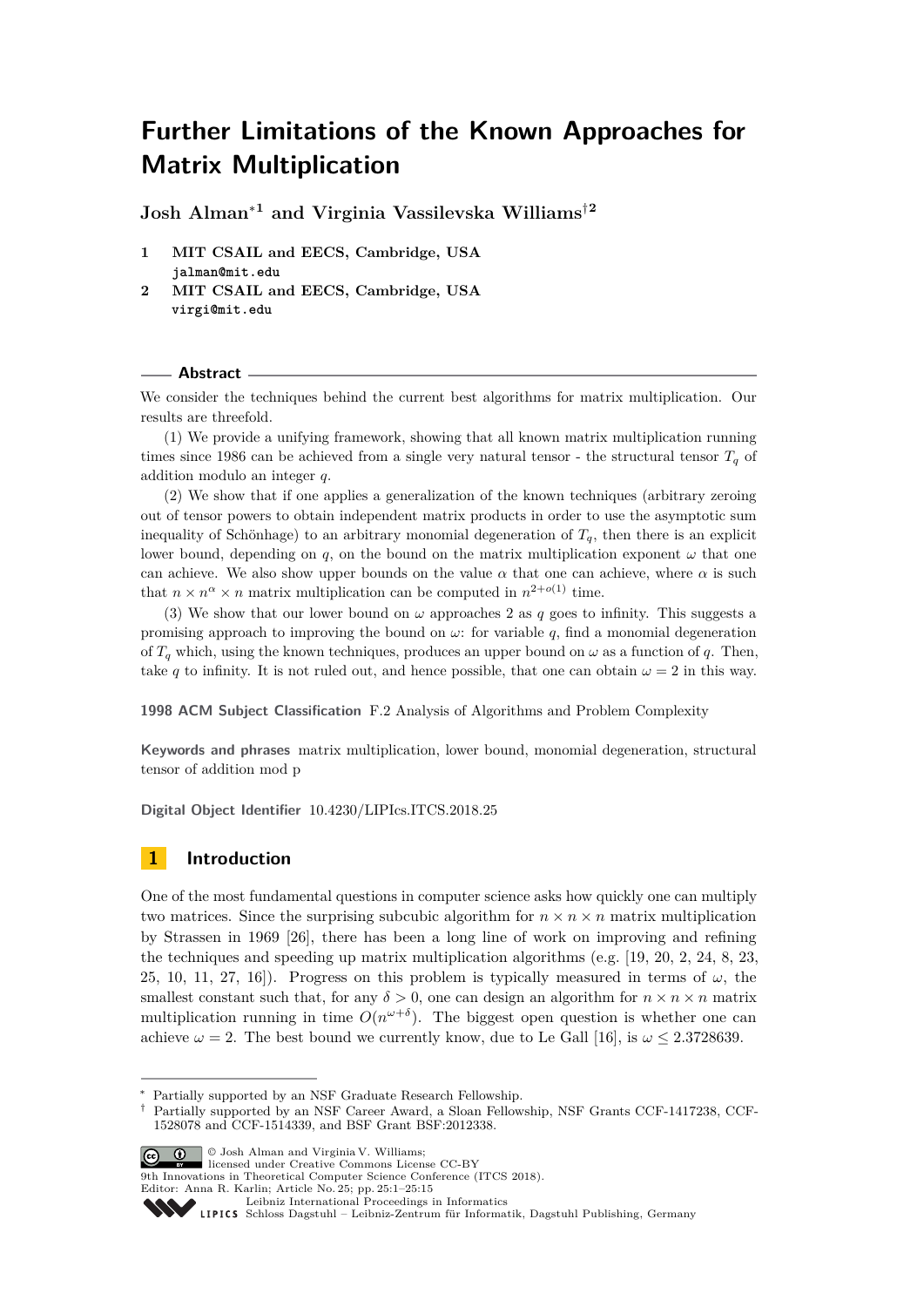#### **25:2 Further Limitations of the Known Approaches for Matrix Multiplication**

A related line of work [\[10,](#page-13-4) [9,](#page-13-7) [15,](#page-13-8) [13\]](#page-13-9) focuses on *rectangular* matrix multiplication instead of square matrix multiplication. Here, progress is measured in terms of  $\alpha$ , the largest constant such that for any  $\delta > 0$ , one can design an algorithm for  $n \times n^{\alpha} \times n$  matrix multiplication running in time  $O(n^{2+\delta})$ . Recent work [\[13\]](#page-13-9) improved the best known bound to  $\alpha > 0.31389$ . The two values  $\omega$  and  $\alpha$  are very related, as  $\omega = 2$  if and only if  $\alpha = 1$ .

All of the aforementioned bounds on  $\omega$  and  $\alpha$  follow a particular approach, which works as follows.<sup>[1](#page-1-0)</sup> The key is to cleverly select a trilinear form (third-order tensor)  $\mathbb T$  which needs to have two properties. First, there must be an efficient way to compute large tensor powers T <sup>⊗</sup>*<sup>n</sup>* of T. This is done by finding a low *border rank expression* for T, which implies (via Schönhage's asymptotic sum inequality) that for sufficiently large  $n$ , the power  $\mathbb{T}^{\otimes n}$  has low rank. Second, T must be useful for actually performing matrix multiplication. Multiplying matrices corresponds in a precise way to evaluating a certain *matrix multiplication tensor*, and so to use  $\mathbb T$  for this task, one needs to show that there is a 'degeneration' transforming T into a disjoint sum of matrix multiplication tensors. Combining these two properties of T yields an algorithm for matrix multiplication (see Lemma [4](#page-7-0) below for the precise formula).

Of course, the resulting runtime depends on the choice of the tensor  $\mathbb T$  as well as the bounds one can prove for the two desired properties. Strassen's original algorithm picked T to be the tensor for  $2 \times 2 \times 2$  matrix multiplication itself. Later work used more and more elaborate tensors and corresponding border rank expressions, culminating with the most recent algorithms using the now-famous *Coppersmith-Winograd tensor*. All these tensors seem to come 'out of nowhere', and in particular, come up with seemingly 'magical' border rank identities to show that they have low border rank. We make some progress demystifying the tensors and their border rank expressions below.

## **1.1 The best known bounds on**  $\omega$  are actually from  $T_q$

Our first result is a *unifying approach* to achieving all known bounds of  $\omega$  ([\[24,](#page-14-1) [10,](#page-13-4) [11,](#page-13-5) [16\]](#page-13-6)) since Strassen's 1986 proof that  $\omega < 2.48$ .

A simple remark first pointed out to us by Michalek [\[17\]](#page-13-10) is that the so called Coppersmith-Winograd tensor used in the papers on matrix multiplication since 1990 [\[10,](#page-13-4) [11,](#page-13-5) [16\]](#page-13-6), can be replaced with an equivalent tensor, rotating the original slightly in a certain way (see the Preliminaries), without changing any of the proofs, and thus yielding the same bounds on  $\omega$ .

With this in mind, we consider a tensor  $T_q$ , the *structural tensor of*  $\mathbb{Z}_q$ , and give a very simple low rank expression for it based on roots of unity (this expression is natural and likely well-known). We then show that the tensor in [\[24\]](#page-14-1) and the rotated Coppersmith-Winograd tensors that can be used in [\[10,](#page-13-4) [11,](#page-13-5) [16,](#page-13-6) [27\]](#page-14-4), are all actually straightforward monomial degenerations of  $T_q$ . Since a monomial degeneration of a rank expression gives a border rank expression, this (for example) yields a straightforward border rank expression for the (rotated) Coppersmith-Winograd tensor, which is more intuitive than the border rank expressions from past work.

Another way to view this fact is that *all the bounds on*  $\omega$  *since* [\[10\]](#page-13-4) can be viewed as *using*  $T_q$  *(in fact for q = 7 or 8) as the underlying tensor*  $\mathbb{T}$ ! This also suggests a potential way to improve the known bounds on  $\omega$ : study other monomial degenerations of  $T_q$ .

<span id="page-1-0"></span><sup>1</sup> We give a very high level overview here. More precise definitions are given in Section [2.](#page-5-0) For a more gentle introduction, we recommend the notes by Markus Bläser [\[3\]](#page-13-11).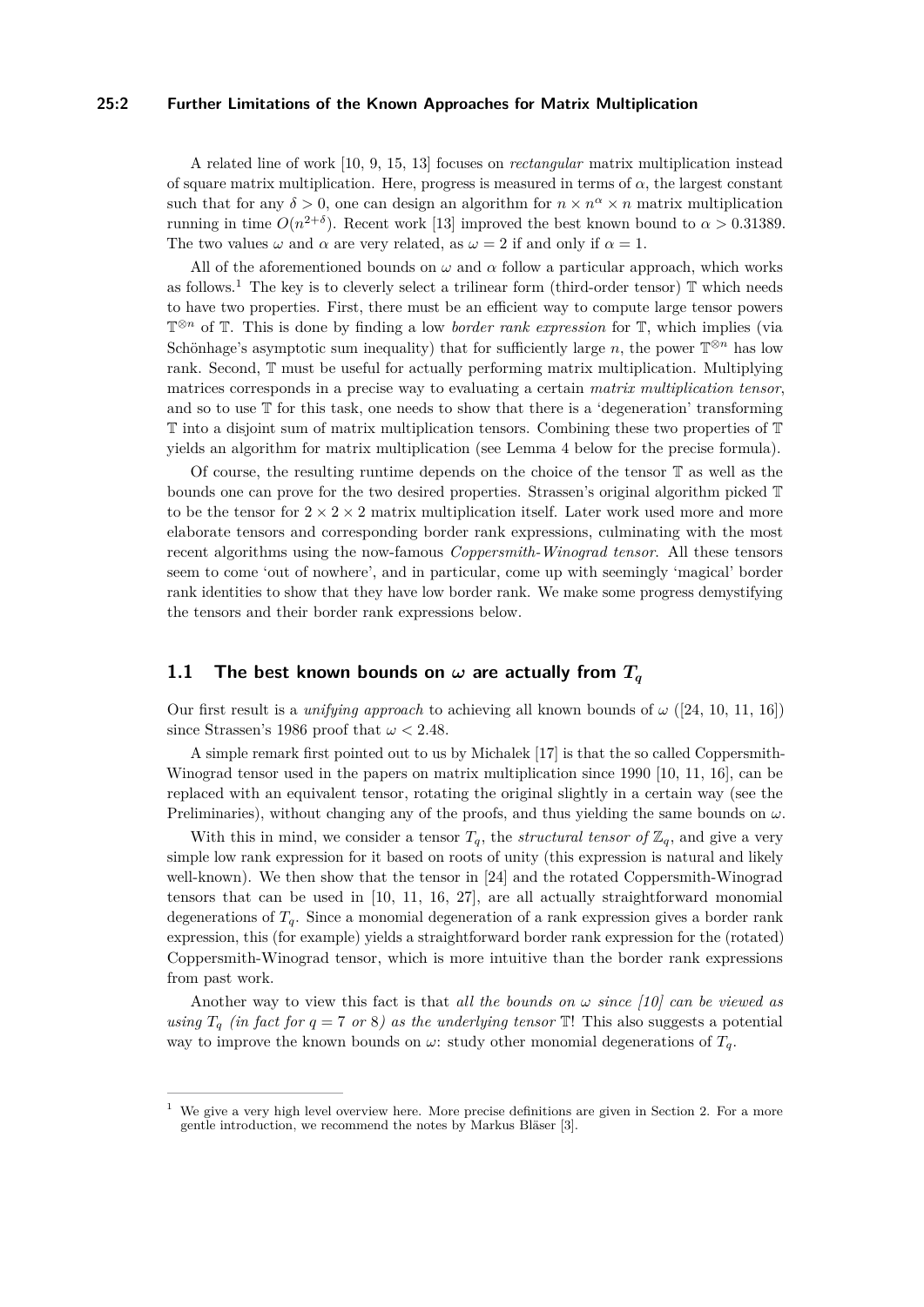<span id="page-2-1"></span>

**(a)** Lower bound on *ω* that one can achieve using  $T_q$  when  $q$  is a power of a prime. The bound approaches 2 as  $q \to \infty$ .



**Figure [1](#page-2-0)** Bounds on  $\omega$  and  $\alpha$  that follow from Theorem 1 when *q* is a prime power

## **1.2 Limitations on monomial degenerations of** *T<sup>p</sup>*

Our second and main result is a lower bound on how fast a matrix multiplication algorithm designed in this way can be whenever  $\mathbb T$  is a monomial degeneration of  $T_p$ :

<span id="page-2-0"></span>**Figure 1** (Informal). For every p, and for every  $\varepsilon \in (0,1]$ , there is an explicit constant  $\nu_{p,\varepsilon}$  > 1 *such that any algorithm for*  $n \times n^{\varepsilon} \times n$  *matrix multiplication designed in the above way using*  $T_p$ *, or a monomial degeneration of*  $T_p$ *, runs in time*  $\Omega(n^{(1+\epsilon)\nu_{p,\epsilon}})$ *. (See Theorem [7](#page-12-0) below for the precise statement).*

The constant  $\nu_{p,\varepsilon}$  is defined as follows. Consider first when p is a fixed prime or power of a prime. Let *z* be the unique real number in  $(0,1)$  such that  $3\sum_{j=1}^{p-1} z^j = (p-1)(1-2z^p)$ ; then

$$
\nu_{p,\varepsilon} := (1+\varepsilon) \ln \left[ \frac{1-z^p}{(1-z)z^{(p-1)/3}} \right].
$$

There is also a variant of Theorem [1](#page-2-0) that holds for  $T_p$  when p is not necessarily a prime power, but the constant  $\nu_{p,\varepsilon} > 1$  is slightly different.

In particular, this shows that:

- This approach yields a square matrix multiplication algorithm with runtime at best  $\Omega(n^{2\nu_{p,1}})$ , with exponent  $2\nu_{p,1} > 2$ . Hence, this approach for a fixed *p* cannot yield  $\omega = 2$ .
- Let  $\varepsilon_p \in (0,1)$  be such that  $(1+\varepsilon_p)\nu_{p,\varepsilon} = 2$ . Then, this approach for a fixed *p* cannot yield a value of  $\alpha$  bigger than  $\varepsilon_p$ .

For modest values of p, the value  $\nu_p := \nu_{p,1}$  is a fair bit larger than 1. For instance,  $\nu$ <sub>7</sub>  $\approx$  1.07065. As we will show shortly, the best known algorithms for matrix multiplications use the approach above with a (rotated) Coppersmith-Winograd tensor which is a monomial degeneration of  $T_7$ . Our theorem implies among other things that using the approach with  $T_7$  as the starting tensor cannot yield a bound on  $\omega$  better than 2.14, no matter how one zeroes out the tensor powers of  $T_7$  or its monomial degenerations. We plot the resulting bounds on  $\omega$  and  $\alpha$  for varying  $p$ , in Figures [1](#page-2-1) and [2](#page-3-0) (for technical reasons we discuss below, we get different bounds depending on whether *q* is a power of a prime).

## **1.3 A potential idea for improving** *ω*

It should be noted that, despite our lower bounds, not all hope is lost for achieving  $\omega = 2$ using  $T_q$  tensors. Indeed, in the limit as  $q \to \infty$ , our  $\omega$  lower bound approaches 2, and our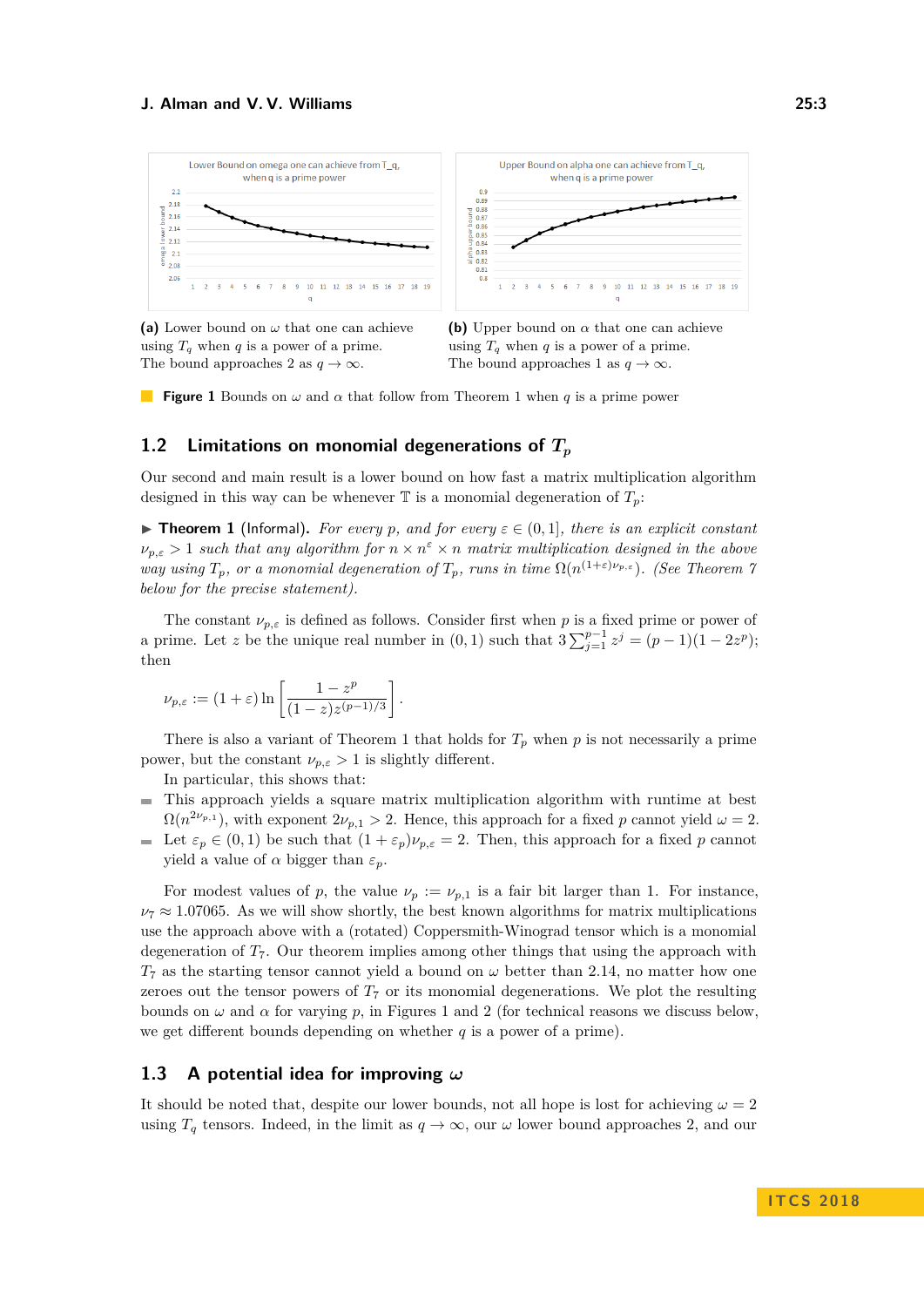#### **25:4 Further Limitations of the Known Approaches for Matrix Multiplication**

<span id="page-3-0"></span>

**(a)** Lower bound on *ω* that one can achieve using  $T_q$ . The bound approaches 2 as  $q \to \infty$ .

**(b)** Upper bound on *α* that one can achieve using  $T_a$ . The bound approaches 1 as  $q \to \infty$ .

**Figure 2** Bounds on *ω* and *α* that follow from Theorem [1](#page-2-0) for any *q*

 $\alpha$  upper bound approaches 1 (see Lemma [9](#page-14-6) in [A](#page-14-7)ppendix A for a proof). Hence, our lower bound does not rule out achieving a runtime for  $n \times n \times n$  matrix multiplication of  $O(n^{2+\delta})$ for all  $\delta > 0$  by using bigger and bigger values of q. We find this approach very exciting.

## <span id="page-3-1"></span>**1.4 Tri-Colored Sum-Free Sets**

A key component of our lower bound proof is a recent upper bound proved on the asymptotic size of a family of combinatorial objects called tri-colored sum-free sets. For an abelian group *G*, a *tri-colored sum-free set in*  $G<sup>n</sup>$  is a set of triples  $(a<sub>i</sub>, b<sub>i</sub>, c<sub>i</sub>) \in (G<sup>n</sup>)<sup>3</sup>$  such that  $a_i + b_j + c_k = 0$  if and only if  $i = j = k$ . In this paper we are especially interested in tri-colored sum-free sets over  $\mathbb{Z}_q^n$ .

Recent work [\[12,](#page-13-12) [14,](#page-13-13) [4,](#page-13-14) [18,](#page-13-15) [21\]](#page-13-16) has proved upper bounds on how large tri-colored sum-free sets in  $\mathbb{Z}_q^n$  can be. The bound is originally given in terms of the entropy of certain symmetric distributions, but we give a more explicit form written out by [\[18,](#page-13-15) [21\]](#page-13-16) here.

For any integer  $q \ge 2$  which is a power of a prime, let  $\rho$  be the unique number in  $(0,1)$ satisfying

$$
\rho + \rho^2 + \dots + \rho^{q-1} = \frac{q-1}{3} (1 + 2\rho^q).
$$

Then, define  $\gamma_q \in \mathbb{R}$  by  $\gamma_q := \ln(1 - \rho^q) - \ln(1 - \rho) - \frac{q-1}{3} \ln(\rho)$ .

▶ **Theorem 2** ([\[14\]](#page-13-13)). Let *q* be any prime or power of a prime. Then, any tri-colored sum-free *set in*  $\mathbb{Z}_q^n$  *has size at most*  $e^{\gamma_q n}$ *. Moreover, there exists a tri-colored sum-free set in*  $\mathbb{Z}_q^n$  *with size*  $e^{\gamma_q n - o(n)}$ .

One can verify (see Lemma [9](#page-14-6) in Appendix [A\)](#page-14-7) that  $e^{\gamma_q} < q$ , meaning in particular that there is no tri-colored sum-free set in  $\mathbb{Z}_q^n$  of size  $q^{n-o(n)}$ . When *q* is not a prime power, one can also prove this, although the upper bound is not known to be as strong:

**► Theorem 3** ([\[4\]](#page-13-14)). Let  $q \ge 2$  be any positive integer, and let  $\kappa := \frac{1}{2} \log((2/3)2^{3/2}) \approx 0.02831$ . *Then, any tri-colored sum-free set in*  $\mathbb{Z}_q^n$  *has size at most*  $q^{n(1-\kappa/\bar{q}+o(1))}$ .

For notational simplicity in our main results in Section [6,](#page-12-1) define  $\gamma_q := (1 - \kappa/q) \log(q)$ when  $q \geq 2$  is not a power of a prime.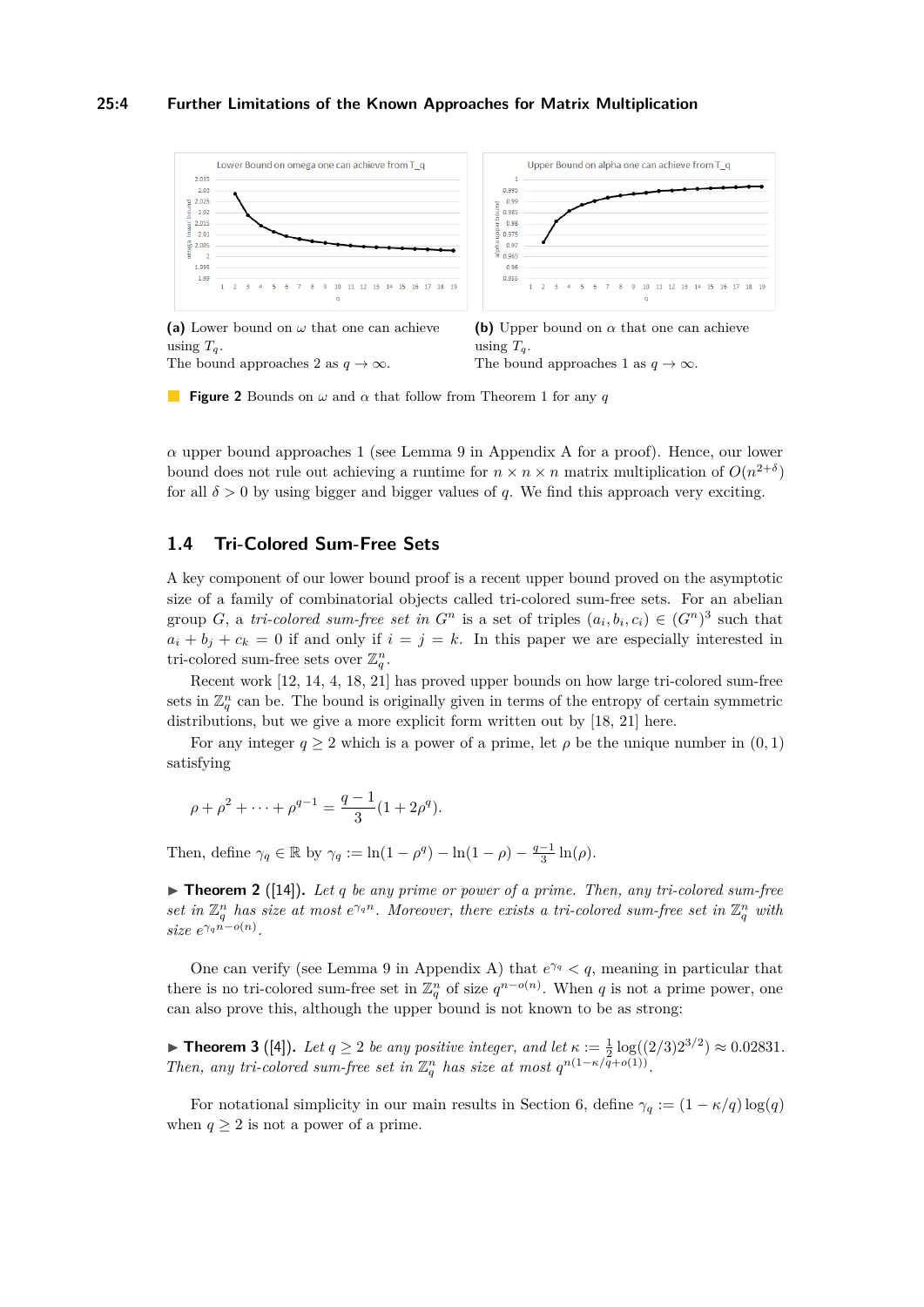## **1.5 Proof Outline**

In Section [2](#page-5-0) we formally define all the notions related to tensors which are necessary for the rest of the paper, and in Section [3](#page-7-1) we give our simple rank expression for  $T_q$  and straightforward monomial degenerations of  $T_{q+2}$  into  $CW_q$  as well as other tensors  $\mathbb T$  from past work on matrix multiplication algorithms. The remainder of the paper gives the proof of Theorem [1,](#page-2-0) which proceeds in four main steps:

- In Section [3,](#page-7-1) we give a simple rank expression for  $T_q$ , and show that the rotated Coppersmith-Winograd tensor can be found as a simple monomial degeneration of  $T_q$ .
- $\blacksquare$  In Section [4,](#page-9-0) we show that every matrix multiplication tensor has a zeroing out into a large number of independent triples. This generalizes a classical result that matrix multiplication tensors have monomial degenerations into a large number of independent triples.
- In Section [5,](#page-11-0) we show that if tensor *A* is a monomial degeneration of tensor *B*, and large  $\blacksquare$ powers of *A* can be zeroed out into many independent triples, then large powers of *B* can as well.
- $\blacksquare$  Finally, in Section [6,](#page-12-1) we combine the above to show that if any tensor  $\mathbb T$  is a monomial degeneration of  $T_q$ , and yields a fast matrix multiplication algorithm (meaning it can be zeroed out into many independent triples), then  $T_q$  can be zeroed out into many independent triples as well. By noticing that independent triples in  $T_q$  correspond to tri-colored sum-free sets, and combining with the upper bounds on the size of such a set, we get our lower bound.

## **1.6 Comparison with Past Work**

There are two papers which have proved lower bounds on the value of  $\omega$  that one can achieve using certain techniques.

The first is a work by Ambainis et al. [\[1\]](#page-13-17). They show a lower bound of  $\Omega(n^{2.3078})$  for any algorithm for  $n \times n \times n$  matrix multiplication one can design using the 'laser method with merging' using the Coppersmith-Winograd tensor and its relatives. The laser method is a technique proposed by Strassen [\[24\]](#page-14-1) and used by all recent work [\[10,](#page-13-4) [11,](#page-13-5) [27,](#page-14-4) [16,](#page-13-6) [13\]](#page-13-9) in order to show that the Coppersmith-Winograd tensor has a zeroing out into many big disjoint matrix multiplication tensors (the second property of the two properties of a tensor T we described earlier). While the bound that Ambainis et al. get is better than ours, our result is much more general: First, the Ambainis et al. bound is for algorithms which use the Coppersmith-Winograd tensor and some tensors like it, whereas ours applies to any tensor which is an arbitrary monomial degeneration of *Tq*. Second, their bound only applies when the laser method with merging is used to zero out the tensor into matrix multiplication tensors, whereas ours applies to any possible monomial degeneration into matrix multiplication tensors.

The second prior work is by Blasiak et al. [\[4\]](#page-13-14). Like us, the authors also use recent bounds on the size of certain tri-colored sum-free sets in order to prove lower bounds. However, rather than the tensor-based approach to matrix multiplication algorithms which we have been discussing, and which has been used in all of the improvements to  $\omega$  and  $\alpha$  to date, they instead focus on the 'group-theoretic approach' to matrix multiplication [\[7,](#page-13-18) [6\]](#page-13-19). This approach has been designed around formulating approaches that would imply  $\omega = 2$  rather than on attempting any small improvement to the bounds on  $\omega$ , and this paper refutes some earlier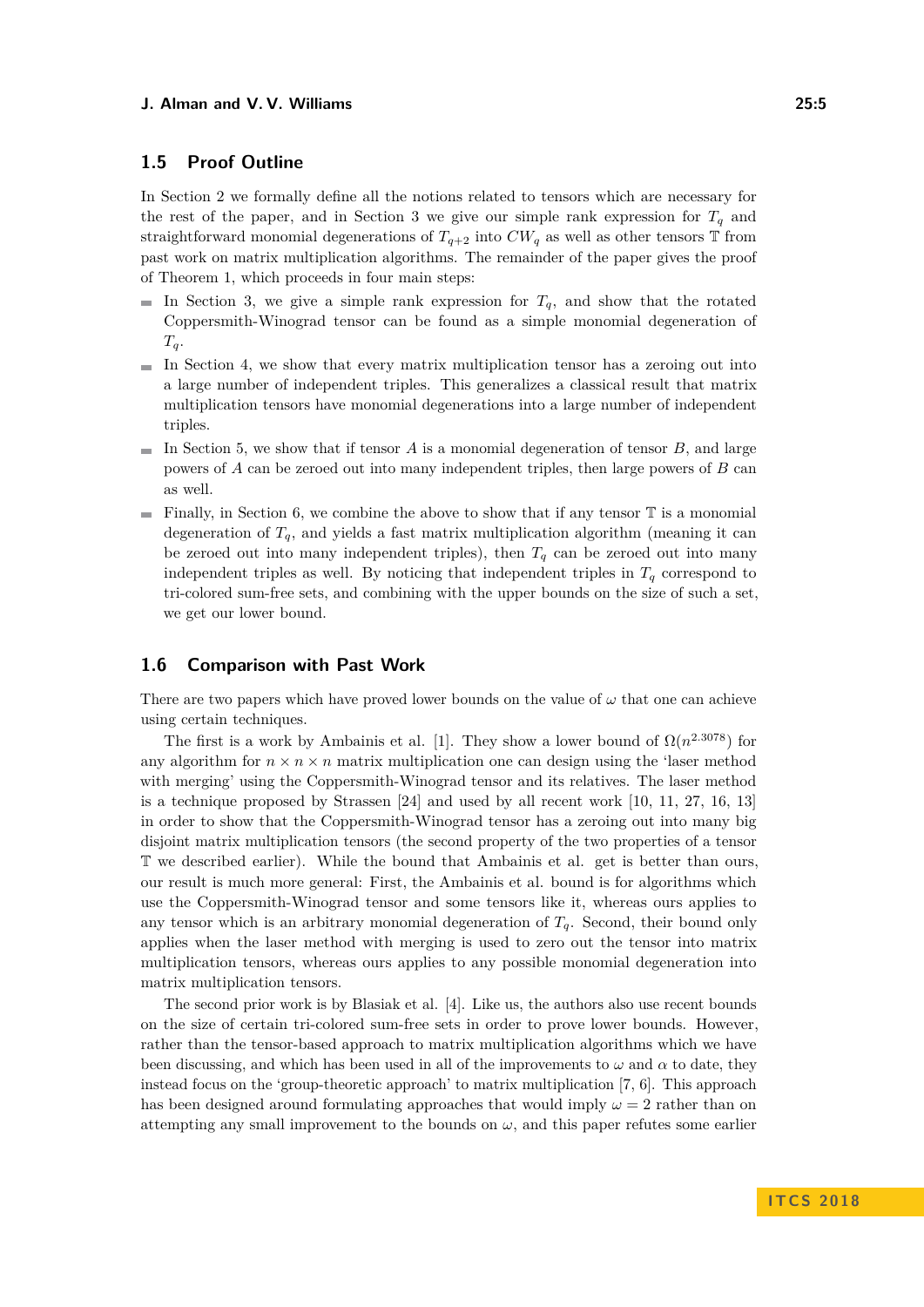#### **25:6 Further Limitations of the Known Approaches for Matrix Multiplication**

conjectures along these lines. The work of Blasiak et al. implies that certain approaches to achieving  $\omega = 2$  are impossible, similar to our work here.

In personal communication, Cohn [\[5\]](#page-13-20) stated that the Coppersmith-Winograd tensor CW*<sup>q</sup>* leads to a STPP (simultaneous triple product property) construction in  $\mathbb{Z}_m^n$  with  $m = q$  and *n* tending to infinity. Blasiak et al. present lower bounds on what can be proved about *ω* using the group theoretic approach using STPP constructions in  $\mathbb{Z}_m^n$  for any fixed  $m$ , and hence their results imply that the *group-theoretic variant* of the Coppersmith-Winograd approach cannot yield  $\omega = 2$  using a fixed q. It is not clear exactly what lower bounds this result implies for the original laser method approach, or for arbitrary monomial degenerations of *Tq*. Thus, we consider our results complementary to those of Blasiak et al. Furthermore, our results include limitations for rectangular matrix multiplication, which the prior work does not mention.

## <span id="page-5-0"></span>**2 Preliminaries**

In this section we introduce all the notions related to tensors which are used in the rest of the paper.

## **2.1 Tensor Definitions**

Let  $X = \{x_1, \ldots, x_n\}, Y = \{y_1, \ldots, y_m\}, \text{ and } Z = \{z_1, \ldots, z_p\} \text{ be three sets of formal }$ variables. A *tensor over X, Y, Z* is a trilinear form

$$
T = \sum_{i=1}^{n} \sum_{j=1}^{m} \sum_{k=1}^{p} T_{ijk} x_i y_j z_k,
$$

where the  $T_{ijk}$  terms are elements of a field  $\mathbb{F}$ . The *size* of a tensor *A*, denoted |*A*|, is the number of nonzero coefficients *Aijk*. There are three particular tensors we will focus on in this paper. The *matrix multiplication tensor*  $\langle n, m, p \rangle$  is given by

$$
\langle n, m, p \rangle = \sum_{i=1}^{n} \sum_{j=1}^{m} \sum_{k=1}^{p} x_{ij} y_{jk} z_{ki}.
$$

For a positive integer *q*, the *structural tensor of*  $\mathbb{Z}_q$ , denoted  $T_q$ , is given by

*.*

$$
T_q = \sum_{i=0}^{q-1} \sum_{j=0}^{q-1} x_i y_j z_{-i-j \pmod{q}}
$$

For any positive integer *q*, the *q*th Coppersmith-Winograd tensor  $C_q$  [\[10\]](#page-13-4) is given by  $x_0y_0z_{q+1} + x_0y_{q+1}z_0 + x_{q+1}y_0z_0 + \sum_{i=1}^q (x_0y_iz_i + x_iy_0z_i + x_iy_iz_0)$ . It is not hard to verify that using the Coppersmith-Winograd approach, one can obtain exactly the same values for *ω* from the following *rotated Coppersmith-Winograd tensor CWq*, given by

$$
CW_q = x_0 y_0 z_{q+1} + x_0 y_{q+1} z_0 + x_{q+1} y_0 z_0 + \sum_{k=1}^q (x_0 y_k z_{q+1-k} + x_k y_0 z_{q+1-k} + x_k y_{q+1-k} z_0).
$$

The main reason why  $CW_q$  works just as well as the original Coppersmith-Winograd tensor  $C_q$  is because they both have border rank  $q + 2$  and because of the following other structural reason which is what is used in the prior work on fast matrix multiplication: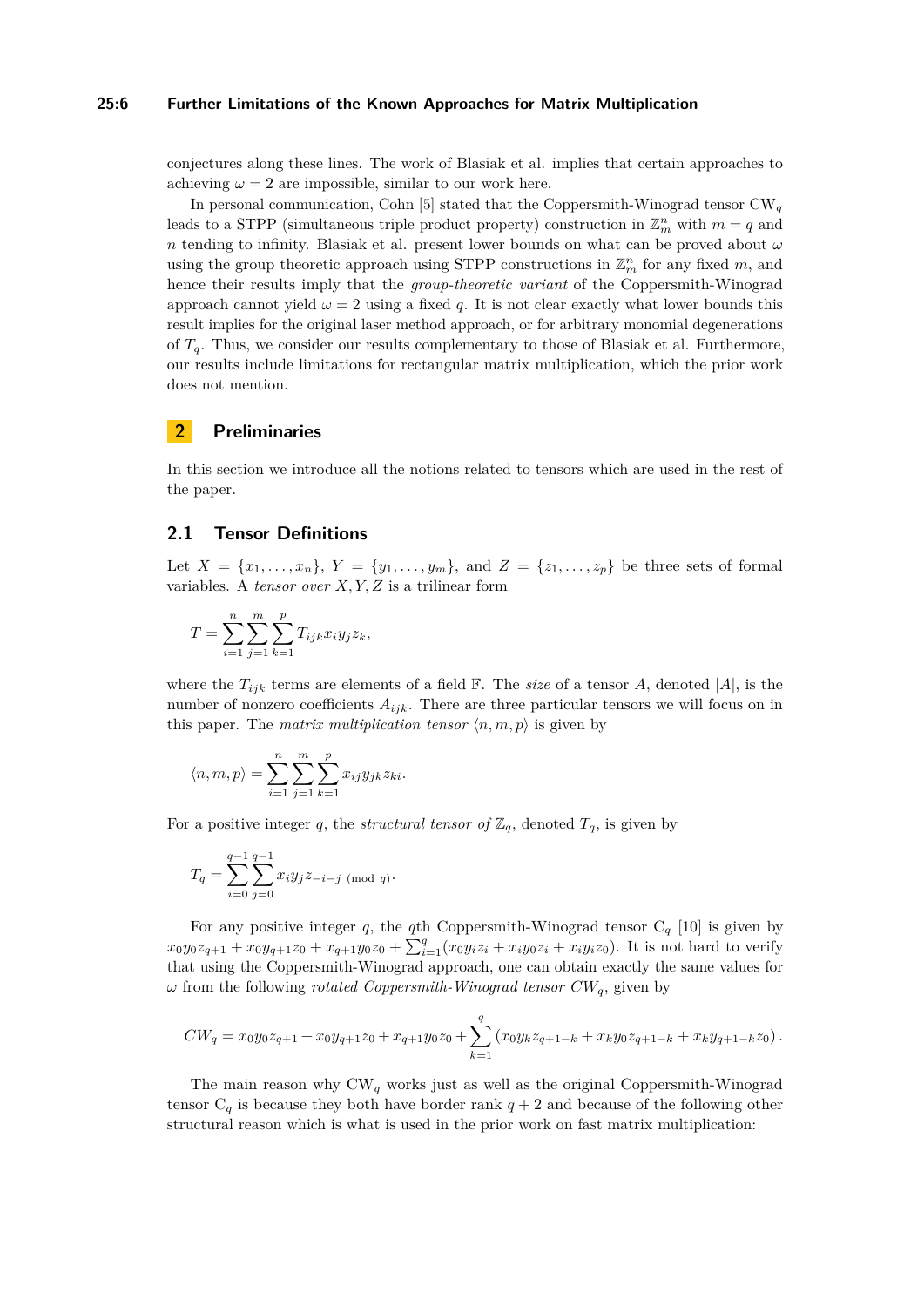Let  $X_0 = \{x_0\}, X_1 = \{x_1, \ldots, x_q\}, X_2 = \{x_{q+2}\}.$  Similarly, let  $Y_0 = \{y_0\}, Y_1 =$  $\{y_1, \ldots, y_q\}, Y_2 = \{y_{q+2}\}, \text{ and } Z_0 = \{z_0\}, Z_1 = \{z_1, \ldots, z_q\}, Z_2 = \{z_{q+2}\}.$  When you restrict  $C_q$  and  $CW_q$  to  $X_0 \times Y_2 \times Z_0$ , or  $X_2 \times Y_0 \times Z_0$ , or  $X_0 \times Y_0 \times Z_2$ , both of them are isomorphic to  $\langle 1, 1, 1 \rangle$ . When you restrict them to  $X_0 \times Y_1 \times Z_1$ , both are isomorphic to  $\langle 1, 1, q \rangle$ , when you restrict them to  $X_1 \times Y_0 \times Z_1$ , both are isomorphic to  $\langle q, 1, 1 \rangle$ , and when you restrict them to  $X_1 \times Y_1 \times Z_0$ , both are isomorphic to  $\langle 1, q, 1 \rangle$ . The Coppersmith-Winograd approach only looks at products of these blocks in higher tensor powers, which are hence isomorphic to the same matrix multiplication tensors and give the same bounds on *ω*.

#### **2.2 Subsets and Degenerations**

For two tensors *A, B,* we say that  $A \subseteq B$  if  $A_{ijk}$  is always either  $B_{ijk}$  or 0. For instance, we can see that  $CW_q \subseteq T_{q+2}$ . We furthermore say that *A* is a *monomial degeneration* of *B* if  $A \subseteq B$  and there are functions  $a: X \to \mathbb{Z}$ ,  $b: Y \to \mathbb{Z}$ , and  $c: Z \to \mathbb{Z}$  such that whenever  $B_{ijk} \neq 0$ ,

we have  $a(x_i) + b(y_i) + c(z_k) \geq 0$ , and

furthermore,  $a(x_i) + b(y_i) + c(z_k) = 0$  if and only if  $A_{ijk} \neq 0$  as well.

We note that in prior work, degenerations are defined via polynomials in a variable  $\varepsilon$ , however when the degenerations are single monomials, the above definition is equivalent. where  $a, b, c$  give the corresponding exponents of  $\varepsilon$ .

Finally, we say that *A* is a *zeroing out* of *B* if *A* is a monomial degeneration of *B* such that  $a(x) \ge 0$  for all  $x \in X$ ,  $b(y) \ge 0$  for all  $y \in Y$ , and  $c(z) \ge 0$  for all  $z \in Z$ . One can think of this as substituting 0 for any variable which *a, b*, or *c* maps to a positive value.

#### **2.3 Tensor Product**

Let  $X, X', Y, Y', Z, Z'$  be sets of formal variables. If *A* is a tensor over  $X, Y, Z$ , and *B* is a tensor over  $X', Y', Z'$ , then the *tensor product of A* and *B*, denoted  $A \otimes B$ , is a tensor over  $X \times X'$ ,  $Y \times Y'$ ,  $Z \times Z'$  given by

$$
A \otimes B = \sum_{\substack{(x_i, x'_{i'}) \in X \times X' \\ (y_j, y'_{j'}) \in Y \times Y' \\ (z_k, z'_{k'}) \in Z \times Z'}} A_{ijk} B_{i'j'k'}(x_i, x'_{i'}) (y_j, y'_{j'}) (z_k, z'_{k'}).
$$

The *n*th tensor power of a tensor *A*, denoted  $A^{\otimes n}$ , is the result of tensoring *n* copies of *A* together. In other words,  $A^{\otimes 1} = A$ , and  $A^{\otimes n} = A \otimes A^{\otimes n-1}$ .

Tensor products preserve many key properties of tensors. For instance, if  $A \subseteq C$  and  $B \subseteq D$ , then  $A \otimes B \subseteq C \otimes D$ , and this is also true if subset is replaced by monomial degeneration, or by zeroing out.

For a nonnegative integer *k*, if *A* is a tensor over *X,Y,Z*, and if  $X_1, \ldots, X_k$  are *k* disjoint copies of *X*, and similar for *Y* and *Z*, then  $k \odot A$  denotes the (disjoint) sum of *k* copies of *A*. one over  $X_i, Y_i, Z_i$  for each  $1 \leq i \leq k$ .

#### **2.4 Independent Triples**

Two triples  $(x, y, z), (x', y', z') \in X \times Y \times Z$  are *independent* if  $x \neq x', y \neq y'$ , and  $z \neq z'$ . A tensor *A* is independent if, whenever  $A_{ijk} \neq 0$  and  $A_{i'j'k'} \neq 0$ , and  $(i, j, k) \neq (i', j', k')$ , then the triples  $(x_i, y_j, z_k)$  and  $(x_{i'}, y_{j'}, z_{k'})$  are independent.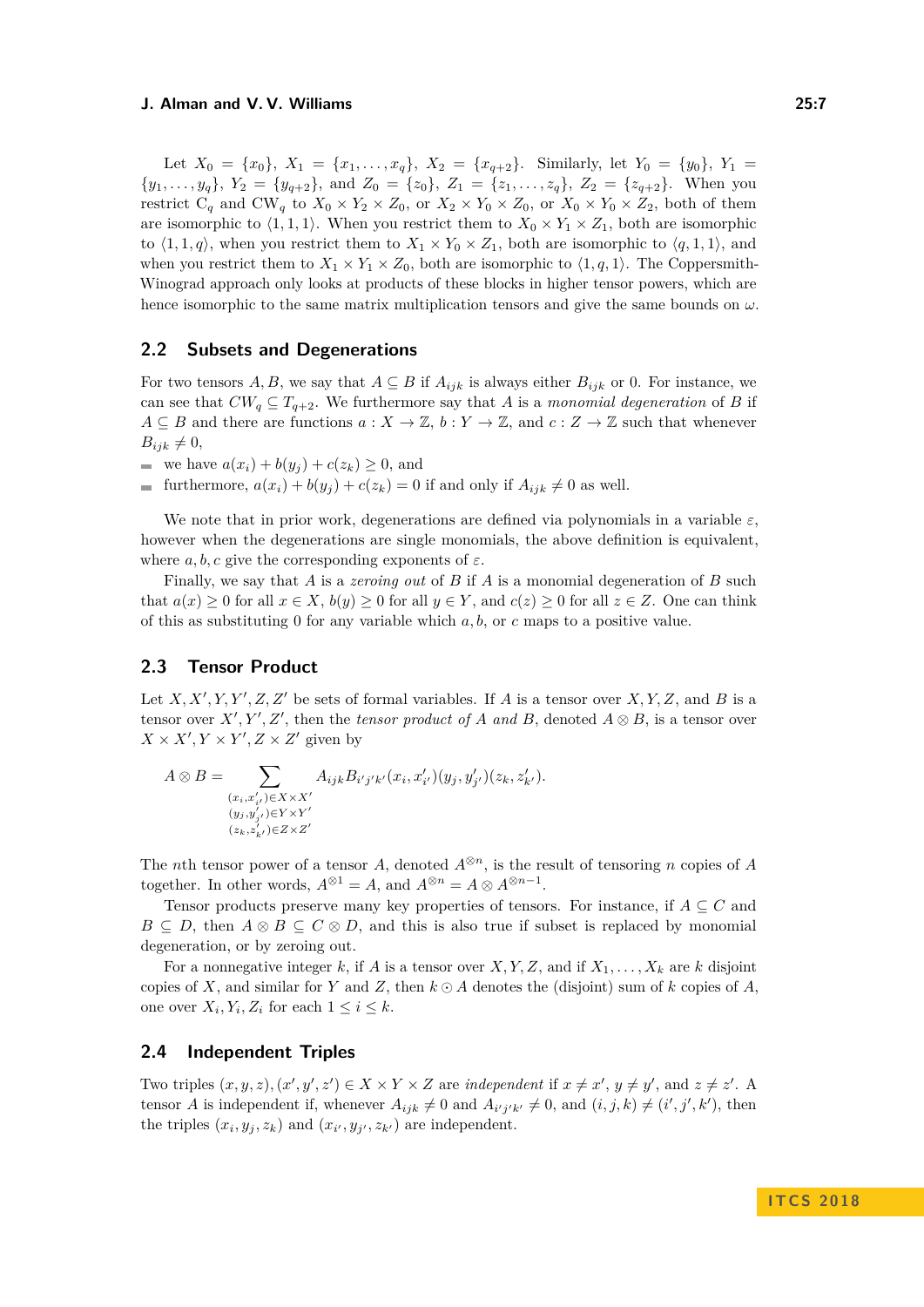#### **25:8 Further Limitations of the Known Approaches for Matrix Multiplication**

## **2.5 Tensor Rank**

A tensor *T* over *X, Y, Z* is a *rank-one tensor* if there are coefficients  $a_x$  for each  $x \in X$ ,  $b_y$ for each  $y \in Y$ , and  $c_z$  for each  $z \in Z$  in the underlying field **F** such that

$$
T = \left(\sum_{x \in X} a_x \cdot x\right) \left(\sum_{y \in Y} b_y \cdot y\right) \left(\sum_{z \in Z} c_z \cdot z\right) = \sum_{(x,y,z) \in X \times Y \times Z} a_x b_y c_z \cdot xyz.
$$

More generally, *T* is a *rank-k tensor* if it can be written as the sum of *k* rank-one tensors. The rank of *T*, denoted  $R(T)$ , is the smallest *k* such that *R* is a rank-*k* tensor.

We can generalize this notion slightly to define the border rank of a tensor. We will now allow the  $a_x$ ,  $b_y$ , and  $c_z$  coefficients to be elements of the polynomial ring  $\mathbb{F}[\varepsilon]$  for a formal variable  $\varepsilon$ . We say that *T* is a *border rank-one tensor* if there are coefficients  $a_x, b_y, c_z$  in  $\mathbb{F}[\varepsilon]$  and an integer  $h \geq 0$  such that when

<span id="page-7-2"></span>
$$
\left(\sum_{x \in X} a_x \cdot x\right) \left(\sum_{y \in Y} b_y \cdot y\right) \left(\sum_{z \in Z} c_z \cdot z\right) \tag{1}
$$

is expanded as a polynomial in  $\varepsilon$  whose coefficients are tensors over *X,Y,Z,* then *T* is the coefficient of  $\varepsilon^h$ , and the coefficient of  $\varepsilon^{h'}$  is 0 for all  $0 \leq h' < h$ . Similarly, the border rank  $R(T)$  of *T* is the smallest number of expressions of the form [\(1\)](#page-7-2) whose sum, when written as a polynomial in  $\varepsilon$ , has  $T$  as its lowest order coefficient.

It is not hard to see that if *A* is a monomial degeneration of *B*, then  $R(B) \leq R(A) \leq R(A)$ .

#### **2.6 Matrix Multiplication Tensor and Algorithms**

Now that we have defined tensor rank, we can define  $\omega$  as the infimum over all reals so that  $R(\langle n, n, n \rangle) \leq O(n^{\omega + \varepsilon})$  for all  $\varepsilon > 0$ . Similarly, for any  $\varepsilon \in (0, 1)$ , define  $\omega_{\varepsilon}$  to be the smallest real such that an  $n \times n^{\varepsilon}$  matrix can be multiplied by an  $n^{\varepsilon} \times n$  matrix in  $n^{\omega_{\varepsilon}+o(1)}$  time.

We present a useful Lemma that follows from the work of Schönhage, which shows how the tensor rank notions we have been discussing can give bounds on  $\omega_{\varepsilon}$ .

<span id="page-7-0"></span>**Example 4.** *If*  $R(f \odot \langle n, n^{\varepsilon}, n \rangle) \leq g$ , then  $\omega_{\varepsilon} \leq \log_n(\lceil g/f \rceil)$ .

**Proof.** By Schönhage [\[23\]](#page-14-2) (see also [\[3,](#page-13-11) Lemma 7.7]), we have that  $R(f \circ \langle n, n^{\varepsilon}, n \rangle) \leq g$ implies that for all integers  $s \geq 1$ ,  $R(f \odot \langle n^s, n^{s\epsilon}, n^s \rangle) \leq f[g/f]^s$ . Hence, multiplying an  $n^s \times (n^s)^\varepsilon$  by an  $(n/s)^\varepsilon \times n^s$  matrix can be done in  $O(f[g/f]^s)$  time. Thus  $\omega_\varepsilon$  $\lim_{s \to \infty} \log(f[g/f]^s) / \log(n^s) = \log_n([g/f]).$  **←** 

We can also define  $\alpha$  as the largest real such that  $R(\langle n,n^{\alpha},n\rangle) \leq n^{2+o(1)}$ . It is known that  $\alpha \in [0.31, 1]$ , and clearly  $\alpha = 1$  if and only if  $\omega = 2$ .

## <span id="page-7-1"></span>**3 The mod-p tensor and its degenerations**

In this section, we give a rank expression for  $T_p$ , and then a monomial degeneration of  $T_{q+2}$ into *CWq*.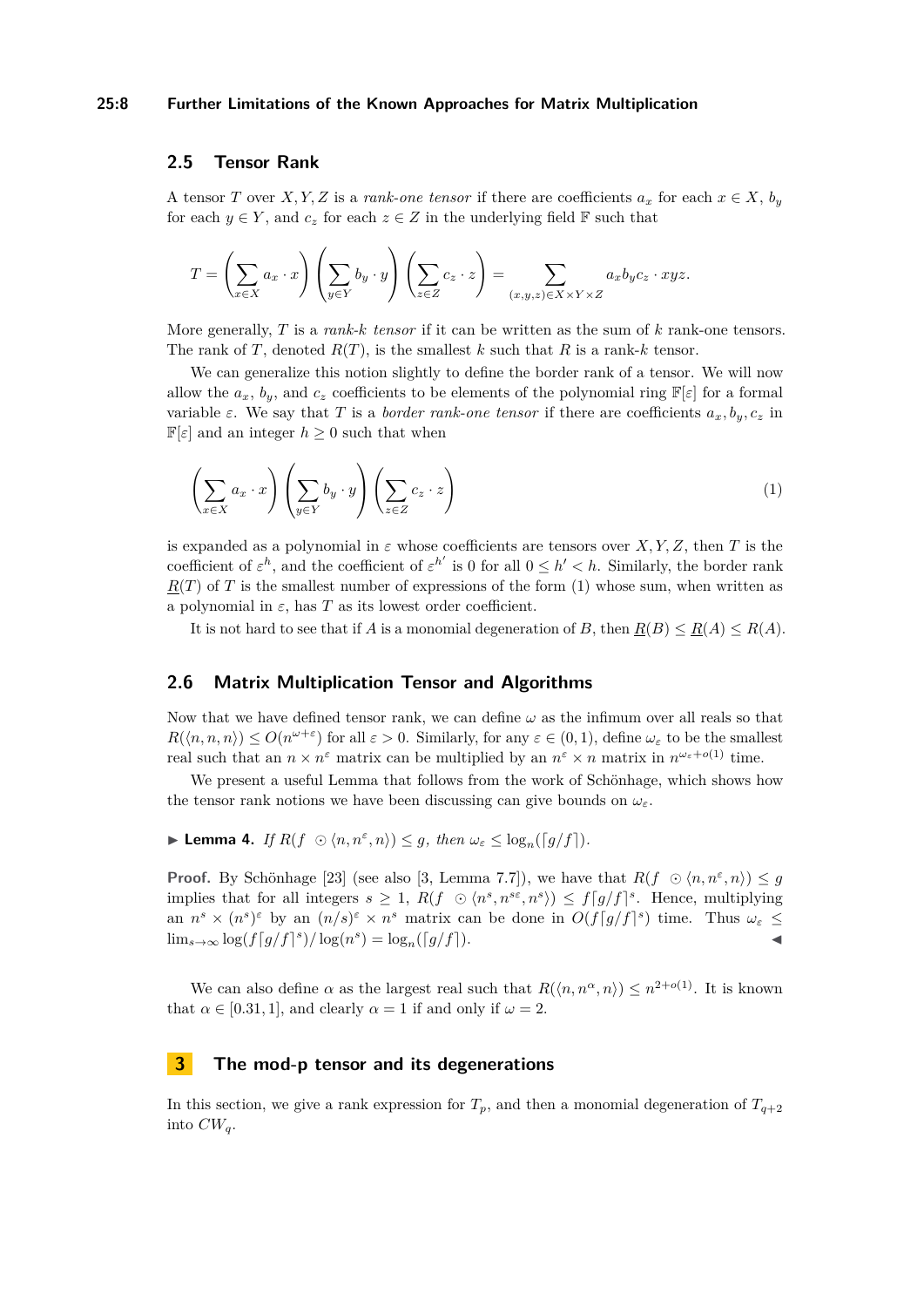## **3.1 The rank of** *T<sup>p</sup>*

Let us consider the tensor  $T_p$  of addition modulo p for any integer  $p \geq 2$ ; recall that in trilinear notation,  $T_p$  is defined as

$$
T_p = \sum_{\substack{i,j,k \in \{0,\dots,p-1\} \\ i+j+k \equiv 0 \pmod{p}}} x_i y_j z_k.
$$

The rank of  $T_p$  is p, as can be seen by the expression below. Let  $w_1, \ldots, w_p \in \mathbb{C}$  be the *p*th roots of unity, meaning that  $\sum_{i=1}^{p} w_i = 0$ , and that for each *i*,  $w_i^p = 1$ . Then,

$$
T_p = \frac{1}{p} \sum_{\ell=1}^p \left( \sum_{i=0}^{p-1} w_{\ell}^i x_i \right) \left( \sum_{j=0}^{p-1} w_{\ell}^j y_j \right) \left( \sum_{k=0}^{p-1} w_{\ell}^k z_k \right).
$$

The above gives a rank expression for  $T_q$  over  $\mathbb C$ , which is sufficient for the approaches for matrix multiplication algorithms discussed above. That said, one can easily modify it to get an expression over some other fields as well. For instance, suppose  $p + 1$  is an odd prime. Then, we know that  $\sum_{a=1}^{p} a \equiv 0 \pmod{p+1}$ , and that  $a^p \equiv 1 \pmod{p+1}$  for any  $1 \le a \le p$ , so we similarly get the following rank expression over  $GF(p + 1)$ :

$$
T_p = -\sum_{a=1}^p \left( \sum_{i=0}^{p-1} a^i x_i \right) \left( \sum_{j=0}^{p-1} a^j y_j \right) \left( \sum_{k=0}^{p-1} a^k z_k \right).
$$

# **3.2** Monomial degeneration of  $T_{q+2}$  into  $CW_q$

Here we will show that the rotated CW tensor  $CW_q$  for integer  $q \geq 1$  is a degeneration of *Tq*+2. Recall that

<span id="page-8-2"></span>
$$
CW_q = x_0 y_0 z_{q+1} + x_0 y_{q+1} z_0 + x_{q+1} y_0 z_0
$$
  
+ 
$$
\sum_{k=1}^q (x_0 y_k z_{q+1-k} + x_k y_0 z_{q+1-k} + x_k y_{q+1-k} z_0).
$$
 (2)

For ease of notation, we will change the indexing of the *z* variables in  $T_{q+2}$  (i.e. rename the variables) from our original definition<sup>[2](#page-8-0)</sup> to write

<span id="page-8-1"></span>
$$
T_{q+2} = \sum_{\substack{i,j,k \in \{0,\dots,q+1\} \\ i+j+k \equiv q+1 \pmod{q+2}}} x_i y_j z_k.
$$
 (3)

In this form, one can see that  $CW_q$  is the subset of  $T_{q+2}$  consisting of all the terms containing at least one of  $x_0$ ,  $y_0$ , or  $z_0$ . With this in mind, our degeneration of  $T_{q+2}$  is as follows. We will pick:

*a*  $a(x_0) = 0$ ,  $a(x_{q+1}) = 2$ , and  $a(x_i) = 1$  for  $1 \le i \le q$ , similarly,

- $b(y_0) = 0, b(y_{q+1}) = 2$ , and  $b(y_j) = 1$  for  $1 \leq j \leq q$ , and,
- *<i>c*(*z*<sub>0</sub>) = −2,  $c(z_{q+1}) = 0$ , and  $c(z_k) = -1$  for  $1 \le k \le q$ .

We need to verify that for every term  $x_i y_j z_k$  in [\(3\)](#page-8-1) we have  $a(x_i) + b(y_j) + c(z_k) \geq 0$ , and moreover that for such  $x_i y_j z_k$ ,  $a(x_i) + b(y_j) + c(z_k) = 0$  if and only if  $x_i y_j z_k$  also appears in [\(2\)](#page-8-2). This is quite straightforward, but we do it here for completeness. Consider any term  $x_i y_j z_k$  in [\(3\)](#page-8-1). We consider three cases based on *k*:

<span id="page-8-0"></span><sup>&</sup>lt;sup>2</sup> For every index  $k \in \{0, 1, \ldots, q+1\}$ , we will rename  $z_k$  to  $z_{k-1 \pmod{q+2}}$ .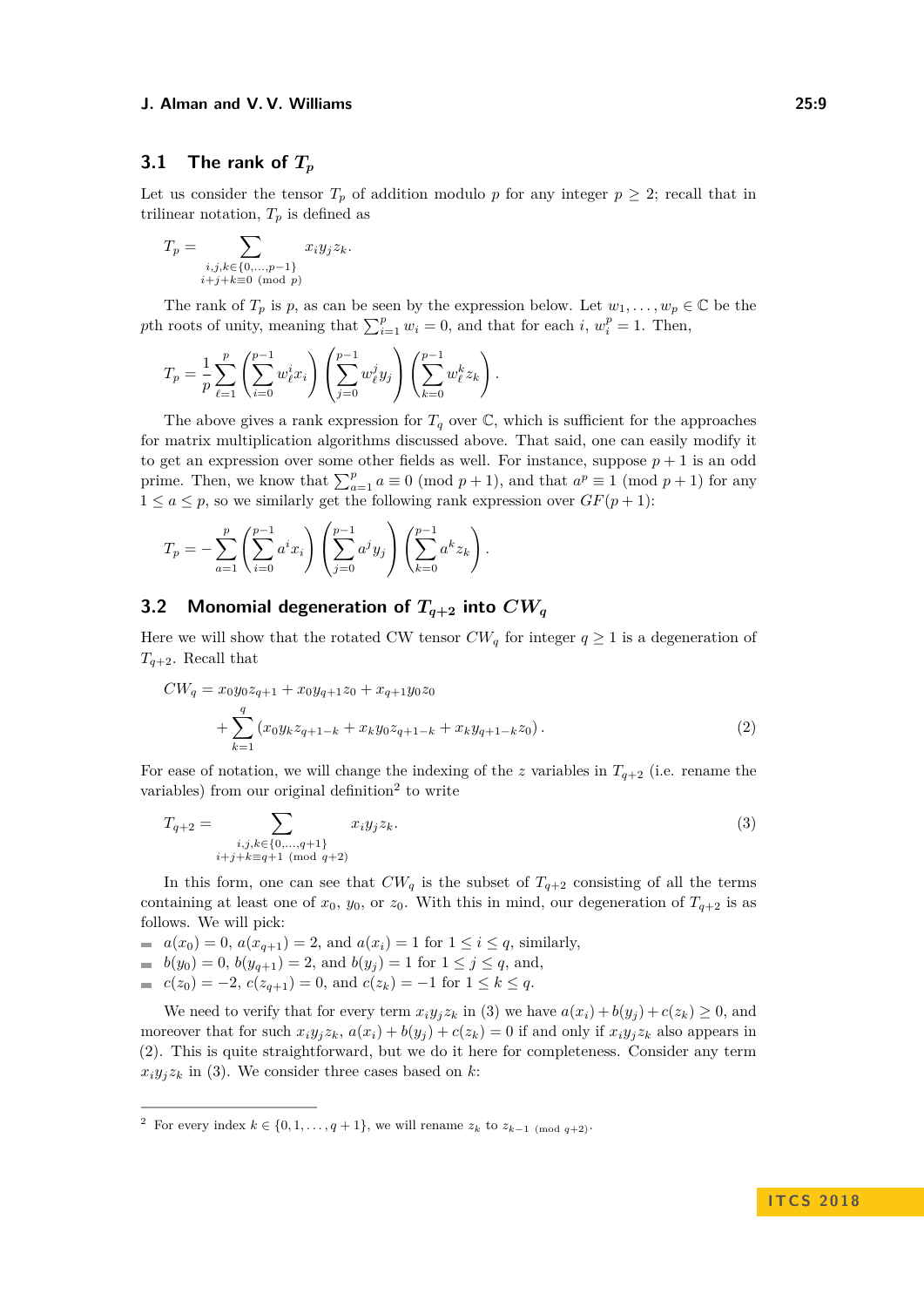#### **25:10 Further Limitations of the Known Approaches for Matrix Multiplication**

- If  $k = 0$ , then our term is of the form  $x_i y_{q+2-i} z_0$  for  $0 \le i \le q+2$ . This term always appears in [\(2\)](#page-8-2) as well, and we can see that we always have  $a(x_i) = 2 - b(y_{q+2-i})$ , and so  $a(x_i) + b(y_{a+2-i}) + c(z_0) = 0.$
- If  $k = q + 1$ , then  $c(z_{q+1}) = 0$ , and we always have  $a, b \ge 0$ , so we definitely have that  $a(x_i) + b(y_i) + c(z_k) \geq 0$ . Moreover, we can only achieve 0 when  $a = b = 0$ , with the term  $x_0y_0z_{q+1}$ , which is the only term with  $z_{q+1}$  which appears in [\(2\)](#page-8-2).
- If  $1 \leq k \leq q$ , then since  $x_0y_0z_k$  is not a term in [\(3\)](#page-8-1), we must have that  $a(x_i) + b(y_j) \geq 1$ , and so  $a(x_i) + b(y_i) + c(z_k) \geq 0$ . Moreover, we only achieve  $a(x_i) + b(y_i) + c(z_k) = 0$ when  $(a, b) = (0, 1)$  or  $(1, 0)$ , which correspond to the terms of the form  $x_0 y_k z_{q+1-k}$  or  $x_k y_0 z_{q+1-k}$  in [\(2\)](#page-8-2).

## **3.3 Monomial degeneration of** *Tq***+1 into Strassen's 1986 tensor.**

Strassen's 1986 tensor is defined for any integer  $q \ge 1$  and is given by  $S_q := \sum_{i=1}^q x_0 y_i z_{q+1-i} +$ *xiy*0*zq*+1−*<sup>i</sup>* .

Similar to before, we will show that  $S_q$  is a degeneration of  $T_{q+1}$ , which we can write as

$$
T_{q+1} = \sum_{\substack{i,j,k \in \{0,\ldots,q\} \\ i+j+k \equiv q \pmod{q+1}}} x_i y_j z_k.
$$
 (4)

Our degeneration is as follows:  $a(x_0) = b(x_0) = 0$ ,  $a(x_i) = b(y_i) = 1$  for all  $i \ge 1$ ,  $c(z_q) = 0$  and  $c(z_k) = -1$  for all  $k \geq 1$ . Simple casework shows again that the possible values for  $a(x_i) + b(y_j) + c(z_k)$  are 0, 1, 2, and that 0 is only achieved for the terms in  $S_q$ . Among other things, this degeneration gives a simple proof that the border rank of  $S_q$  is  $q + 1$ .

Since a monomial degeneration of a rank expression gives a border rank expression, this shows in particular that the border rank of  $CW_q$  is  $q + 2$ . Furthermore, it shows that the best known bounds for  $\omega$  [\[10,](#page-13-4) [27,](#page-14-4) [16\]](#page-13-6) can be obtained from  $T_7$ . Finally, since we only used monomial degenerations, we will be able to obtain lower bounds on what bounds on  $\omega$  one can achieve via zeroing out powers of the  $CW_q$  tensor.

## <span id="page-9-0"></span>**4 Independent Triples in Matrix Multiplication Tensors**

In this section we show that there is a zeroing out of any matrix multiplication tensor into a fairly large independent tensor. This strengthens a classic result (see eg. [\[3,](#page-13-11) Lemma 8.6]) that any matrix multiplication tensor has a monomial degeneration into a fairly large independent tensor.

<span id="page-9-1"></span>**Example 5.** For every positive integer q, and  $\varepsilon \in (0,1]$ , there is a zeroing out of  $\langle q, q^{\varepsilon}, q \rangle^{\otimes n}$ *into*  $q^{(1+\varepsilon)n-o(n)}$  *independent triples.* 

**Proof.** Recall that  $\langle q, q^{\varepsilon}, q \rangle = \sum_{i=1}^{q} \sum_{j=1}^{q^{\varepsilon}}$  $q^{\varepsilon}_{j=1} \sum_{k=1}^{q} x_{ij} y_{jk} z_{ki}$ . Hence,

$$
\langle q, q^{\varepsilon}, q \rangle^{\otimes n} = \sum_{\vec{i}, \vec{k} \in [q]^n, \ \vec{j} \in [q^{\varepsilon}]^n} x_{\vec{ij}} y_{\vec{j}\vec{k}} z_{\vec{k}\vec{i}}.
$$

We will zero out variables in three phases, and after the third phase we will have a sufficiently large independent tensor as desired.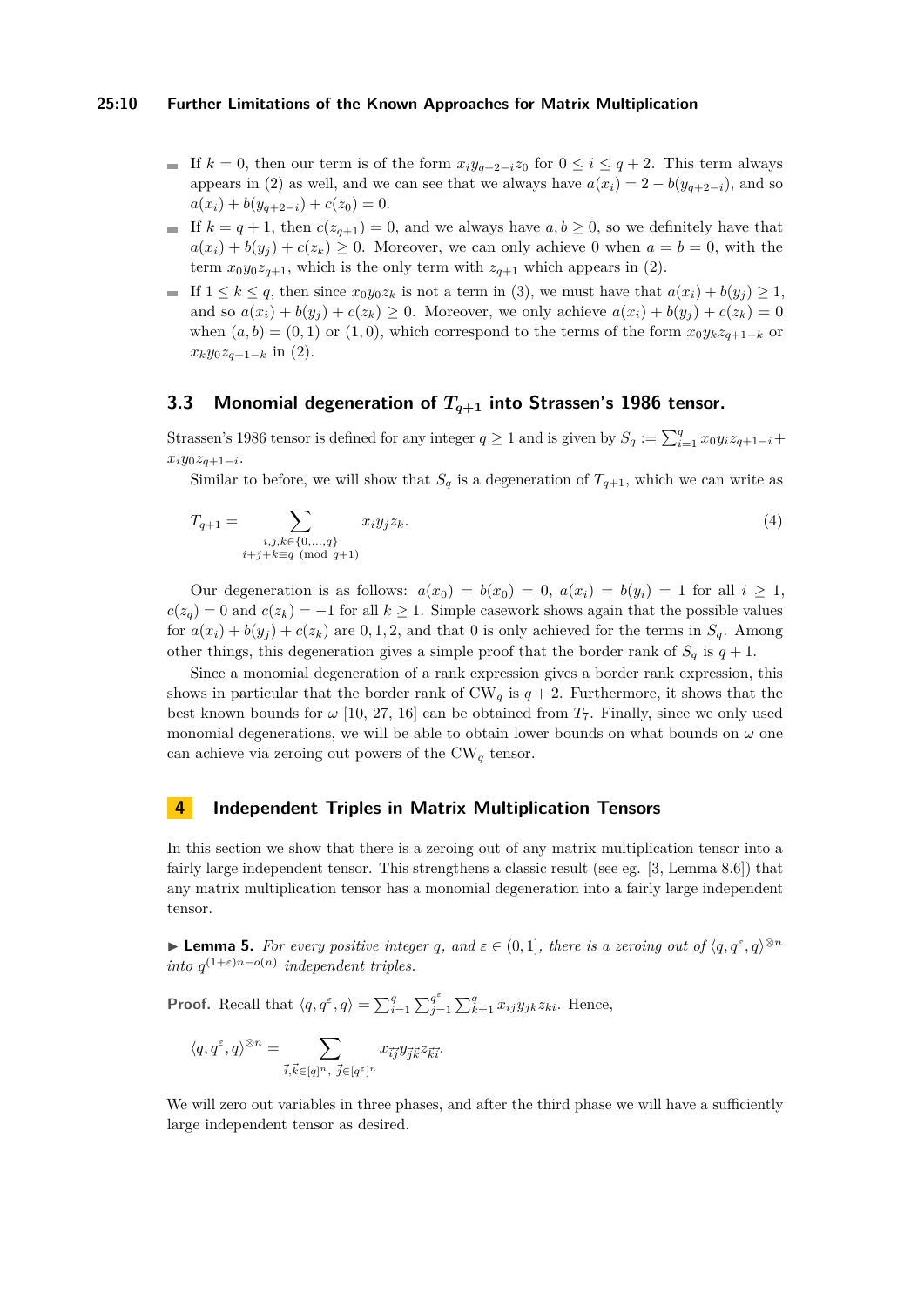## **4.1 Phase one**

For vectors  $\vec{i}, \vec{k} \in [q]^n$ , and values  $a, b \in [q]$ , let  $t_{ab}(\vec{i}\vec{k})$  denote the number of  $1 \leq \alpha \leq n$ such that  $\vec{i}_{\alpha} = a$  and  $\vec{k}_{\alpha} = b$ . We say that  $\vec{i}\vec{k}$  is *balanced* if, for all  $a, b, c, d \in [q]$ , we have  $t_{ab}(\vec{ik}) = t_{cd}(\vec{ik})$ . We similarly say that  $\vec{ij}$  is balanced if  $t_{ab}(\vec{ij}) = t_{cd}(\vec{ij})$  for every  $a, c \in [q]$ and  $b, d \in [q^{\varepsilon}]$ , and say that  $\vec{jk}$  is balanced similarly. In the first phase, we zero out every variable  $x_{\vec{i}\vec{j}}$  such that  $\vec{i}\vec{j}$  is not balanced. We similarly zero out  $y_{\vec{j}\vec{k}}$  such that  $\vec{j}\vec{k}$  is not balanced, and  $z_{\vec{k}i}$  such that  $\vec{k}i$  is not balanced.

Note that if  $\vec{ik}$  is balanced, then for each  $a, b \in [q]$ , we have  $(\vec{i}_{\alpha}, \vec{k}_{\alpha}) = (a, b)$  for exactly  $n/q^2$  choices of  $\alpha \in [n]$ . Hence, the number of choices of  $\vec{i}, \vec{k} \in [q]^n$  such that  $\vec{i}\vec{k}$  is balanced is exactly  $L_2 := \binom{n}{\frac{n}{q^2}, \frac{n}{q^2}, \dots, \frac{n}{q^2}} = q^{2n - o(n)}$ . If  $\tilde{i}\tilde{k}$  is balanced, then notice that the number  $K_{\varepsilon}$ of choices of  $\vec{j} \in [q^{\varepsilon}]^n$  such that  $\vec{ij}$  and  $\vec{j}\vec{k}$  are also balanced is independent of what  $\vec{i}$  and  $\vec{k}$ are, and satisfies  $K_{\varepsilon} = q^{O(n)}$ .

Similarly, the number of choices of  $\vec{i} \in [q]^n$  and  $\vec{j} \in [q^{\varepsilon}]^n$  such that  $\vec{ij}$  is balanced is  $L_{1+\varepsilon} := \left(\frac{n}{q^{1+\varepsilon}}, \frac{n}{q^{1+\varepsilon}}, \dots, \frac{n}{q^{1+\varepsilon}}\right) = q^{(1+\varepsilon)n - o(n)}$ . Moreover, when  $\overrightarrow{ij}$  is balanced, the number  $K_1$  of choices of  $\vec{k}$  such that  $\vec{i}\vec{k}$  and  $\vec{j}\vec{k}$  are balanced satisfies  $K_1 = q^{O(n)}$ . Note that  $L_2K_\varepsilon = L_{1+\varepsilon}K_1$ , since both count the number of triples remaining after phase one, and in particular,  $K_1 \geq K_{\varepsilon}$ .

## **4.2 Phase two**

Let *M* be an odd prime number to be determined. Pick  $w_0, w_1, \ldots, w_n \in [M]$  independently and uniformly at random, then define the hash functions  $h_X: X \to [M], h_Y: Y \to [M]$ , and  $h_Z: Z \to [M], \text{ by:}$ 

$$
h_X(x_{\vec{i}\vec{j}}) = 2\sum_{\alpha=1}^n w_\alpha \cdot (\vec{i}_\alpha - \vec{j}_\alpha) \pmod{M},
$$
  

$$
h_Y(y_{\vec{j}\vec{k}}) = 2w_0 + 2\sum_{\alpha=1}^n w_\alpha \cdot (\vec{j}_\alpha - \vec{k}_\alpha) \pmod{M},
$$
  

$$
h_Z(z_{\vec{k}\vec{i}}) = w_0 + \sum_{\alpha=1}^n w_\alpha \cdot (\vec{i}_\alpha - \vec{k}_\alpha) \pmod{M}.
$$

Notice that, for every choice of  $\vec{i}, \vec{j}, \vec{k} \in [q]^n$ , we have that  $h_X(x_{\vec{i}\vec{j}}) + h_Y(y_{\vec{j}\vec{k}}) =$  $2h_Z(z_{\vec{k}\vec{i}})$  (mod *M*). Now, let  $H \subseteq [M]$  be a subset of size  $|H| \geq M^{1-o(1)}$  which does not contain any nontrivial three-term arithmetic progressions mod *M*; in other words, if  $a, b, c \in H$  such that  $a + b = 2c \pmod{M}$ , then  $a = b = c$ . Such a set is constructed by Salem and Spencer [\[22\]](#page-14-8). In the second phase, we zero out all  $x_{\vec{i}\vec{j}}$  such that  $h_X(x_{\vec{i}\vec{j}}) \notin H$ , and similarly for the *y* and *z* variables. As a result, every term  $x_{\vec{i}\vec{j}}y_{\vec{j}\vec{k}}z_{\vec{k}\vec{i}}$  remaining in our tensor satisfies:

 $\vec{i}$ ,  $\vec{j}$ ,  $\vec{k}$ , and  $\vec{k}$  are balanced, and  $h_X(x_{\vec{i}\vec{j}}) = h_Y(y_{\vec{j}\vec{k}}) = h_Z(z_{\vec{k}\vec{i}}).$ 

## **4.3 Phase three**

In the third phase we zero out some remaining variables to ensure that our resulting tensor is independent. First, however, we will compute some expected values.

For  $h \in H$ , let  $S_h$  be the set of terms  $x_{\vec{i}\vec{j}}y_{\vec{j}\vec{k}}z_{\vec{k}i}$  remaining in our tensor after stage two such that  $h_X(x_{\vec{i}\vec{j}}) = h_Y(y_{\vec{j}\vec{k}}) = h_Z(z_{\vec{k}\vec{i}}) = h$ . For a given term  $x_{\vec{i}\vec{j}}y_{\vec{j}\vec{k}}z_{\vec{k}\vec{i}}$  which was not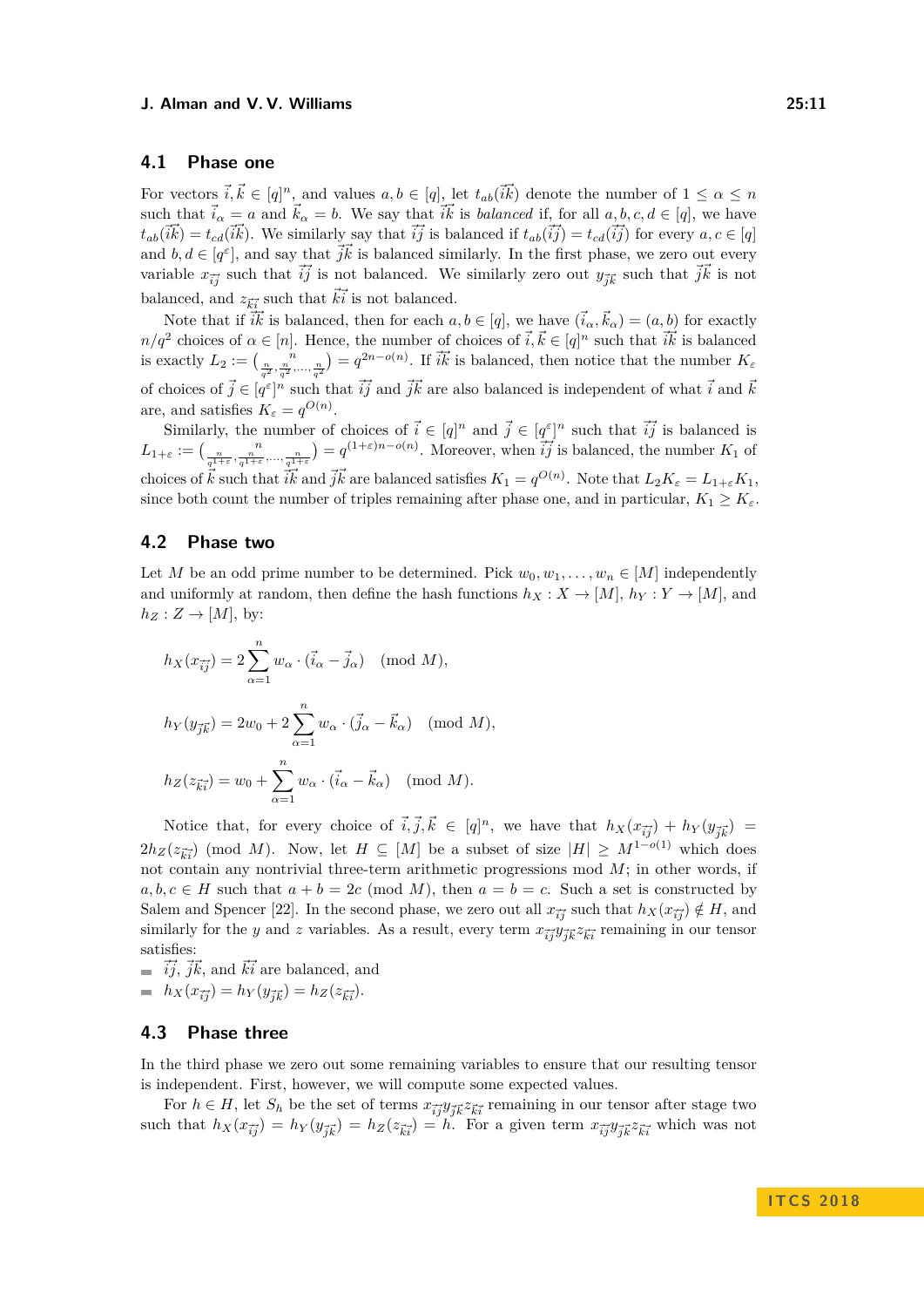#### **25:12 Further Limitations of the Known Approaches for Matrix Multiplication**

zeroed out in phase one, it will be in  $S_h$  whenever  $h_X(x_{\vec{i}\vec{j}}) = h$  and  $h_Y(y_{\vec{j}\vec{k}}) = h$ , since in that case we must also have that  $h_Z(z_{\vec{k}i}) = h$  as the three are in arithmetic progression. For a fixed choice of  $\vec{i}, \vec{j}, \vec{k}$  such that  $\vec{ij}$  and  $\vec{jk}$  are balanced, we can see that  $h_X(x_{\vec{ij}})$  and  $h_Y(y_{\vec{jk}})$  are independent and uniformly random elements of  $[M]$  (the randomness is over choosing the  $w_\alpha$  values). Hence, this term will be in  $S_h$  with probability  $1/M^2$ , and so  $\mathbb{E}[|S_h|] = L_{1+\varepsilon} \cdot K_1/M^2.$ 

Next, for  $h \in H$ , let  $P_h$  be the set of pairs of terms  $(x_{\vec{i}\vec{j}}y_{\vec{j}\vec{k}}z_{\vec{k}\vec{i}}, x_{\vec{i}'\vec{j}'}y_{\vec{j}'\vec{k}}z_{\vec{k}'\vec{i}'}z_{\vec{k}'}z_{\vec{k}'}$  such that both terms are in  $S_h$ , and  $\vec{i} = \vec{i}'$  and  $\vec{j} = \vec{j}'$ , meaning they share the same *x* variable. Again, there are  $L_{1+\varepsilon}$  choices for  $\vec{i}$  and  $\vec{j}$ , then  $K_1$  choices each for  $\vec{k}$  and  $\vec{k}'$ , and similar to before, such a choice of  $\vec{i}, \vec{j}, \vec{k}, \vec{k}'$  will be put in  $P_h$  with probability  $1/M^3$ . Hence,  $\mathbb{E}[|P_h|] \leq L_{1+\varepsilon} \cdot K_1^2/M^3$ . Similar calculations hold if we instead look at pairs  $Q_h$  which share a *y* variable, showing that  $\mathbb{E}[|Q_h|] \leq L_{1+\varepsilon} \cdot K_1^2/M^3$ , or pairs  $R_h$  which share a *z* variable, showing that  $\mathbb{E}[|R_h|] \leq L_2 \cdot K_\varepsilon^2 / M^3 \leq L_{1+\varepsilon} \cdot K_1^2 / M^3$ .

We now do our final zeroing out. If there are any distinct terms  $x_{\vec{i}\vec{j}}y_{\vec{j}\vec{k}}z_{\vec{k}\vec{i}}$  and  $x_{\vec{i}'\vec{j}'}y_{\vec{j}'\vec{k}}z_{\vec{k'}\vec{i}}$ remaining in our tensor such that  $\vec{i} = \vec{i}'$  and  $\vec{j} = \vec{j}'$ , then we zero out  $x_{\vec{i}\vec{j}}$ . We similarly zero out any variables  $y_{\vec{j}\vec{k}}$  or  $z_{\vec{k}i}$  which appear in multiple terms. As a result, our final tensor is definitely independent.

It remains to show that it has enough terms remaining. Since each pair of terms left from phase two which share a variable is removed in phase three, we see that the number of terms remaining is at least

$$
\sum_{h\in H} |S_h| - 2|P_h| - 2|Q_h| - 2|R_h|.
$$

Let us pick *M* to be an odd prime number in the range  $[12K_1, 24K_1]$ . Hence, using our expected value calculations from before, we see that the expected number of remaining terms is at least

$$
\begin{split} |H| \cdot \left( \frac{L_{1+\varepsilon} K_1}{M^2} - 6 \frac{L_{1+\varepsilon} K_1^2}{M^3} \right) = \frac{|H| L_{1+\varepsilon} K_1}{M^2} \left( 1 - 6 \frac{K_1}{M} \right) \ge \frac{M^{1-o(1)} L_{1+\varepsilon} K_1}{M^2} \left( 1 - 6 \frac{1}{12} \right) \\ &\ge \frac{L_{1+\varepsilon}}{K_1^{o(1)}} \ge q^{(1+\varepsilon)n-o(n)}, \end{split}
$$

where the last step follows since  $L_{1+\varepsilon} = q^{(1+\varepsilon)n-o(n)}$  and  $K_1 = q^{O(n)}$ . By the probabilistic method, there is a choice of hash functions which achieves this expected number of independent triples, as desired.

## <span id="page-11-0"></span>**5 Monomial Degenerations**

<span id="page-11-1"></span> $\triangleright$  **Lemma 6.** *Suppose A* and *B* are two tensors over *X,Y,Z* such that *A* is a monomial *degeneration of B. Further suppose that*  $A^{\otimes n}$  *has zeroing out into*  $f(n)$  *independent triples. Then,*  $B^{\otimes n}$  *has a zeroing out into*  $\Omega(f(n)/n^2)$  *independent triples.* 

**Proof.** Let  $a: X \to \mathbb{Z}$ ,  $b: Y \to \mathbb{Z}$ , and  $c: Z \to \mathbb{Z}$  be the functions for the monomial degeneration such that

 $a(x_i) + b(y_i) + c(z_k) \geq 0$  for all  $x_i y_j z_k \in B$ , and

■ furthermore  $a(x_i) + b(y_j) + c(z_k) = 0$  if and only if  $x_i y_j z_k \in A$ .

Let  $a^- := \min_{x \in X} a(x)$  and  $a^+ := \max_{x \in X} a(x)$ , and define  $b^-$ ,  $b^+$ ,  $c^-$ , and  $c^+$  similarly. Now,  $B^{\otimes n}$  is a tensor over  $X^n, Y^n, Z^n$ . Define  $a^n : X^n \to \mathbb{Z}$ , by  $a^n(x_{i_1}, \ldots, x_{i_n}) = \sum_{\alpha=1}^n a(x_{i_\alpha})$ , and define  $b^n : Y^n \to \mathbb{Z}$  and  $c^n : Z^n \to \mathbb{Z}$  similarly. It follows that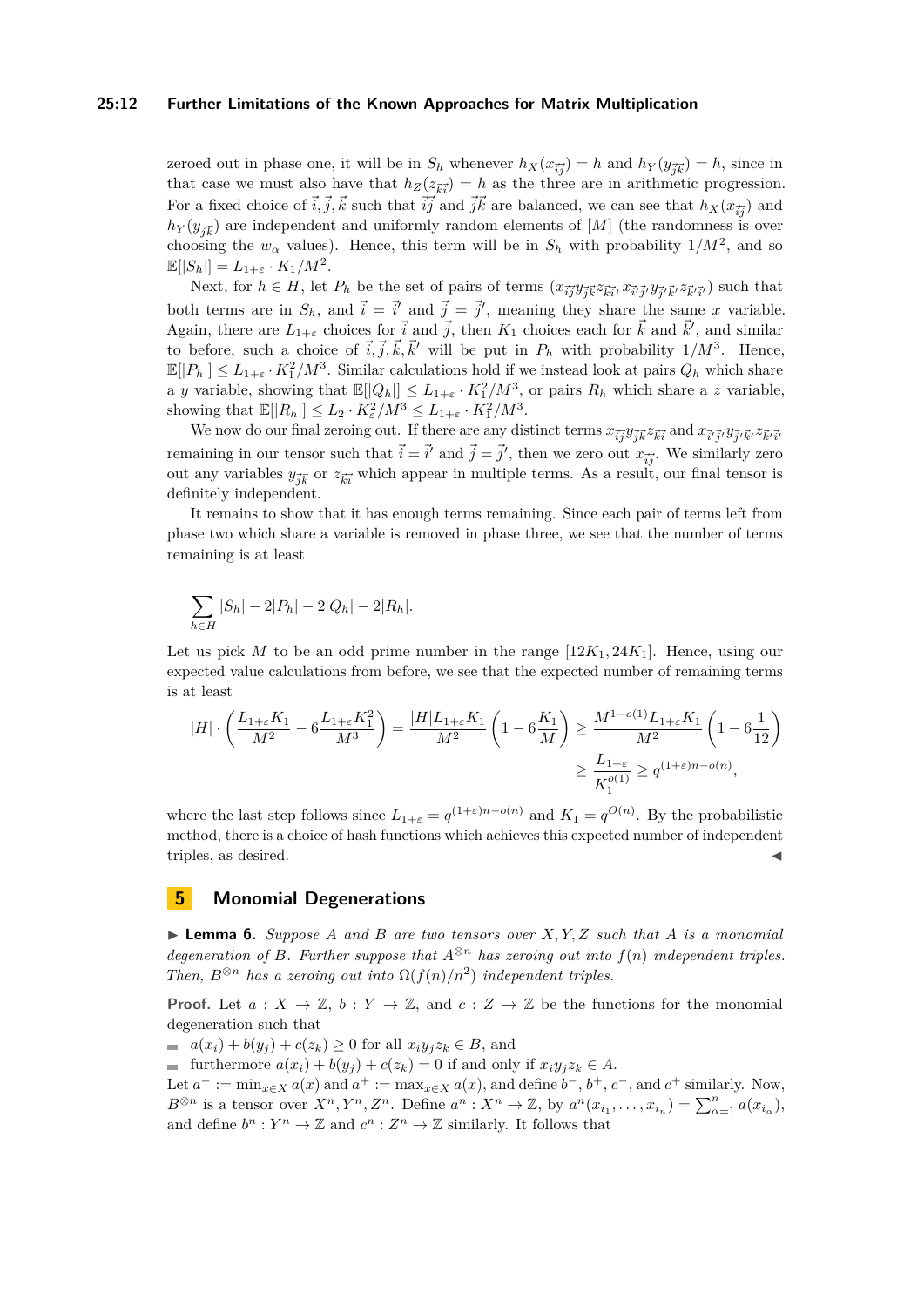- $a^{n}(x_{i_1},...,x_{i_n})+b^{n}(y_{j_1},...,y_{j_n})+c^{n}(z_{k_1},...,z_{k_n})\geq 0$  for all  $x_{i_1} \cdots x_{i_n} y_{j_1} \cdots y_{j_n} z_{k_1} \cdots z_{k_n} \in B^{\otimes n}$ , and
- furthermore  $a^{n}(x_{i_1},...,x_{i_n}) + b^{n}(y_{j_1},...,y_{j_n}) + c^{n}(z_{k_1},...,z_{k_n}) = 0$  if and only if  $x_{i_1} \cdots x_{i_n} y_{j_1} \cdots y_{j_n} z_{k_1} \cdots z_{k_n} \in A^{\otimes n}$ .

The range of  $a^n$  is integers in  $[a^-n, a^+n]$ . For each integer *p* in that range, let  $X_p^n$  be the set of  $x_{i_1}\cdots x_{i_n}\in X^n$  such that  $a^n(x_{i_1}\cdots x_{i_n})=p$ . Define  $Y_q^n$  for integers  $q\in[b^-n,b^+n]$ , and  $Z_r^n$ for integers  $r \in [c^-, n, c^+n]$ , similarly. Now, for  $(p, q, r) \in [a^-, n, a^+n] \times [b^-, n, b^+n] \times [c^-, n, c^+n]$ , let  $B_{p,q,r}^{\otimes n}$  be the tensor one gets from  $B^{\otimes n}$  by zeroing out all the  $X^n$  variables not in  $X_p^n$ , all the  $Y^n$  variables not in  $Y_q^n$ , and all the  $Z^n$  variables not in  $Z_r^n$ . Then, letting *W* be the set of triples of integers in  $[a^{\text{-}}n, a^{\text{+}}n] \times [b^{\text{-}}n, b^{\text{+}}n] \times [c^{\text{-}}n, c^{\text{+}}n]$ , we see that

$$
A^{\otimes n} = \sum_{(p,q,r)\in W\mid p+q+r=0} B^{\otimes n}_{p,q,r},
$$

and each term of  $A^{\otimes n}$  appears in exactly one of the summands. Now, let  $A^{\otimes n}$  be the zeroing out of  $A^{\otimes n}$  into  $f(n)$  independent triples. Let  $B^{\otimes n}_{p,q,r}$  be the zeroing out of  $B^{\otimes n}_{p,q,r}$  in which we zero out those same variables. Hence,

$$
A^{\otimes n\prime}=\sum_{(p,q,r)\in W|p+q+r=0}B_{p,q,r}^{\otimes n\prime},
$$

where the sum is hence a disjoint sum of independent triples. The number of terms on the right is  $O(n^2)$ , and so at least one of the terms on the right must have size at least  $|A^{\otimes n'}|/O(n^2) = \Omega(f(n)/n^2)$ , as desired.

## <span id="page-12-1"></span>**6 Main Theorem**

In this section, we will combine our results above with the bounds on the sizes of tri-colored sum-free sets from past work in order to prove our main theorem. Recall the definition of  $\gamma_p$ from Section [1.4,](#page-3-1) and define  $c_p := e^{\gamma_p}$ .

<span id="page-12-0"></span>**Findmark 7.** Let  $\varepsilon \in (0,1]$ . Let T be a tensor that is a monomial degeneration of  $T_p$  and  $suppose that T^{\otimes N}$  *can be zeroed out into*  $F \odot \langle G, G^{\varepsilon}, G \rangle$ , giving a bound  $\omega_{\varepsilon} \leq \omega_{\varepsilon}'$  where  $G^{\omega'_{\varepsilon}} = \lceil p^N/F \rceil$ *. Then*  $\omega'_{\varepsilon} \geq (1+\varepsilon) \log_{c_p} p$ *.* 

**Proof.** Let  $g = G^{1/N}$  so that  $G = g^N$ , and let  $f = F^{1/N}$  so that  $F = f^N$ . Since  $T^{\otimes N}$  can be zeroed out into  $F \n\odot \langle G, G^{\varepsilon}, G \rangle$ , via Lemma [5,](#page-9-1)  $T^{\otimes N}$  can be zeroed out into  $f^{N} \cdot g^{(1+\varepsilon)N-o(N)}$ independent triples. Due to Lemma [6](#page-11-1) this means that  $T_p^{\otimes N}$  can also be zeroed out into  $D = f^N \cdot g^{(1+\varepsilon)N-o(N)}/N^2$  independent triples.

Now, let  $S = \{(a_1, b_1, c_1), \ldots, (a_D, b_D, c_D)\}$  be the indices of the *D* independent triples obtained from  $T_p^{\otimes N}$ . Because they are obtained by zeroing out  $T_p^{\otimes N}$ , for every *i*,  $a_i+b_i+c_i\equiv 0$ in  $Z_p^N$ . Now suppose that for some  $i, j, k, a_i + b_j + c_k \equiv 0$  in  $Z_p^N$ . If  $i, j, k$  are not all the same, then  $(a_i, b_j, c_k)$  cannot be in *S* as the triples in *S* are independent. However, the only way for a triple of  $T_p^{\times N}$  to be removed is if  $X_{a_i}$  or  $Y_{b_j}$  or  $Z_{c_k}$  is set to zero. Suppose that  $X_{a_i}$  is set to 0 (the other two cases are symmetric). Then there can be no triple in *S* sharing  $a_i$  as its first index. Thus in fact *S* forms a tri-colored sum-free set. Hence  $D \leq c_p^N$ . *p*

From our earlier bound on *D* we get that  $f^N \cdot g^{(1+\varepsilon)N-o(N)}/N^2 \le c_p^N$ , and taking the *N*th root of both sides yields  $fg^{1+\varepsilon-o(1)}/N^{2/N} \leq c_p$ .

Recall that  $G^{\omega'_{\varepsilon}} = [p^N/F]$ , so that  $g = ([p/f])^{1/\omega'_{\varepsilon}}$ . Plugging in above, we get that  $f([p/f])^{(1+\varepsilon)/\omega'_{\varepsilon}-o(1)} \leq c_p$ . Hence,  $f^{1-(1+\varepsilon)/\omega'_{\varepsilon}+o(1)}p^{(1+\varepsilon)/\omega'_{\varepsilon}-o(1)} \leq c_p$ . Since  $\omega'_{\varepsilon} \geq (1+\varepsilon)$ , we have that  $f^{1-(1+\varepsilon)/\omega_{\varepsilon}'+o(1)} \geq 1$ . We obtain that  $(1+\varepsilon)/\omega_{\varepsilon}' \leq \log_p c_p + o(1)$  and

$$
\omega_{\varepsilon}' \ge (1 + \varepsilon - o(1)) \log_{c_p} p.
$$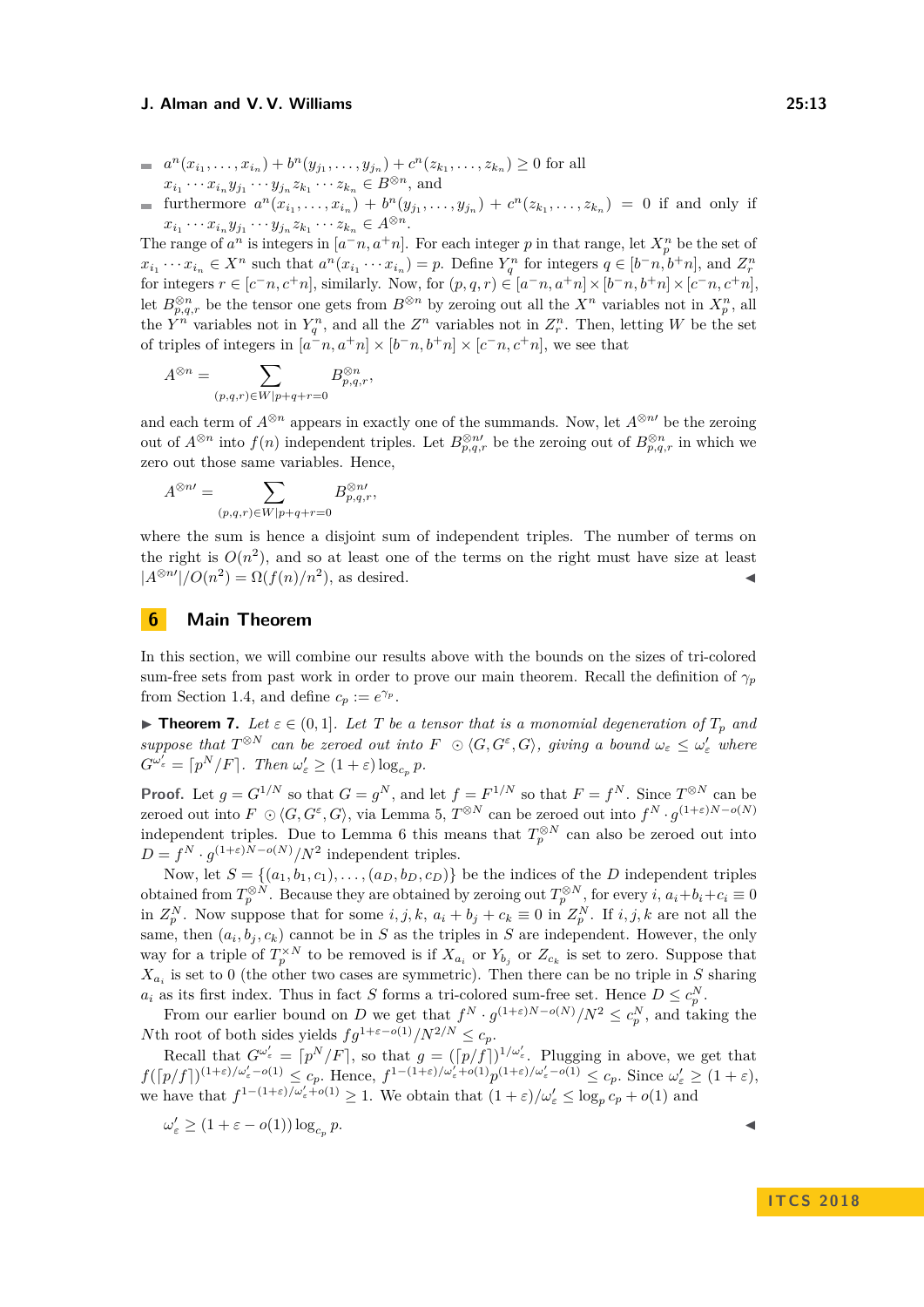#### **25:14 Further Limitations of the Known Approaches for Matrix Multiplication**

As a corollary we obtain the following upper bound on what *α* can be achieved by zeroing out.

 $\triangleright$  **Corollary 8.** Let T be a tensor that is a monomial degeneration of  $T_p$ . If one can prove  $\alpha \leq \alpha'$  *using the zeroing-out approach then,*  $\alpha' \leq \frac{2}{\log_{cp} p} - 1$ *.* 

#### **References**

- <span id="page-13-17"></span>**1** Andris Ambainis, Yuval Filmus, and François Le Gall. Fast matrix multiplication: limitations of the coppersmith-winograd method. In *STOC*, pages 585–593, 2015.
- <span id="page-13-2"></span>**2** D. Bini, M. Capovani, F. Romani, and G. Lotti.  $O(n^{2.7799})$  complexity for  $n \times n$  approximate matrix multiplication. *Inf. Process. Lett.*, 8(5):234–235, 1979.
- <span id="page-13-11"></span>**3** Markus Bläser. Fast matrix multiplication. *Theory of Computing, Graduate Surveys*, 5:1– 60, 2013.
- <span id="page-13-14"></span>**4** Jonah Blasiak, Thomas Church, Henry Cohn, Joshua A Grochow, Eric Naslund, William F Sawin, and Chris Umans. On cap sets and the group-theoretic approach to matrix multiplication. *Discrete Analysis*, 2017(3):1–27, 2017.
- <span id="page-13-20"></span>**5** Henry Cohn. personal communication, 2017.
- <span id="page-13-19"></span>**6** Henry Cohn, Robert Kleinberg, Balazs Szegedy, and Christopher Umans. Group-theoretic algorithms for matrix multiplication. In *FOCS*, pages 379–388, 2005.
- <span id="page-13-18"></span>**7** Henry Cohn and Christopher Umans. A group-theoretic approach to fast matrix multiplication. In *FOCS*, pages 438–449, 2003.
- <span id="page-13-3"></span>**8** D. Coppersmith and S. Winograd. On the asymptotic complexity of matrix multiplication. In *SFCS*, pages 82–90, 1981.
- <span id="page-13-7"></span>**9** Don Coppersmith. Rectangular matrix multiplication revisited. *Journal of Complexity*, 13(1):42–49, 1997.
- <span id="page-13-4"></span>**10** Don Coppersmith and Shmuel Winograd. Matrix multiplication via arithmetic progressions. *Journal of symbolic computation*, 9(3):251–280, 1990.
- <span id="page-13-5"></span>**11** A.M. Davie and A. J. Stothers. Improved bound for complexity of matrix multiplication. *Proceedings of the Royal Society of Edinburgh, Section: A Mathematics*, 143:351–369, 4 2013.
- <span id="page-13-12"></span>**12** Jordan S Ellenberg and Dion Gijswijt. On large subsets of  $\mathbb{F}_q^n$  with no three-term arithmetic progression. *Annals of Mathematics*, 185(1):339–343, 2017.
- <span id="page-13-9"></span>**13** François Le Gall and Florent Urrutia. Improved rectangular matrix multiplication using powers of the coppersmith-winograd tensor. *CoRR*, abs/1708.05622, 2017. [arXiv:1708.](http://arxiv.org/abs/1708.05622) [05622](http://arxiv.org/abs/1708.05622).
- <span id="page-13-13"></span>**14** Robert Kleinberg, William F. Sawin, and David E. Speyer. The growth rate of tri-colored sum-free sets. *math*, abs/1607.00047, 2016. [arXiv:1607.00047](http://arxiv.org/abs/1607.00047).
- <span id="page-13-8"></span>**15** François Le Gall. Faster algorithms for rectangular matrix multiplication. In *FOCS*, pages 514–523, 2012.
- <span id="page-13-6"></span>**16** François Le Gall. Powers of tensors and fast matrix multiplication. In *ISSAC*, pages 296–303, 2014.
- <span id="page-13-10"></span>**17** Mateusz Michalek. personal communication, 2014.
- <span id="page-13-15"></span>**18** Sergey Norin. A distribution on triples with maximum entropy marginal. *math*, abs/1608.00243, 2016. [arXiv:1608.00243](http://arxiv.org/abs/1608.00243).
- <span id="page-13-0"></span>**19** V. Y. Pan. Strassen's algorithm is not optimal. In *FOCS*, volume 19, pages 166–176, 1978.
- <span id="page-13-1"></span>**20** V. Y. Pan. New fast algorithms for matrix operations. *SIAM J. Comput.*, 9(2):321–342, 1980.
- <span id="page-13-16"></span>**21** Luke Pebody. Proof of a conjecture of kleinberg-sawin-speyer. *math*, abs/1608.05740, 2016. [arXiv:1608.05740](http://arxiv.org/abs/1608.05740).